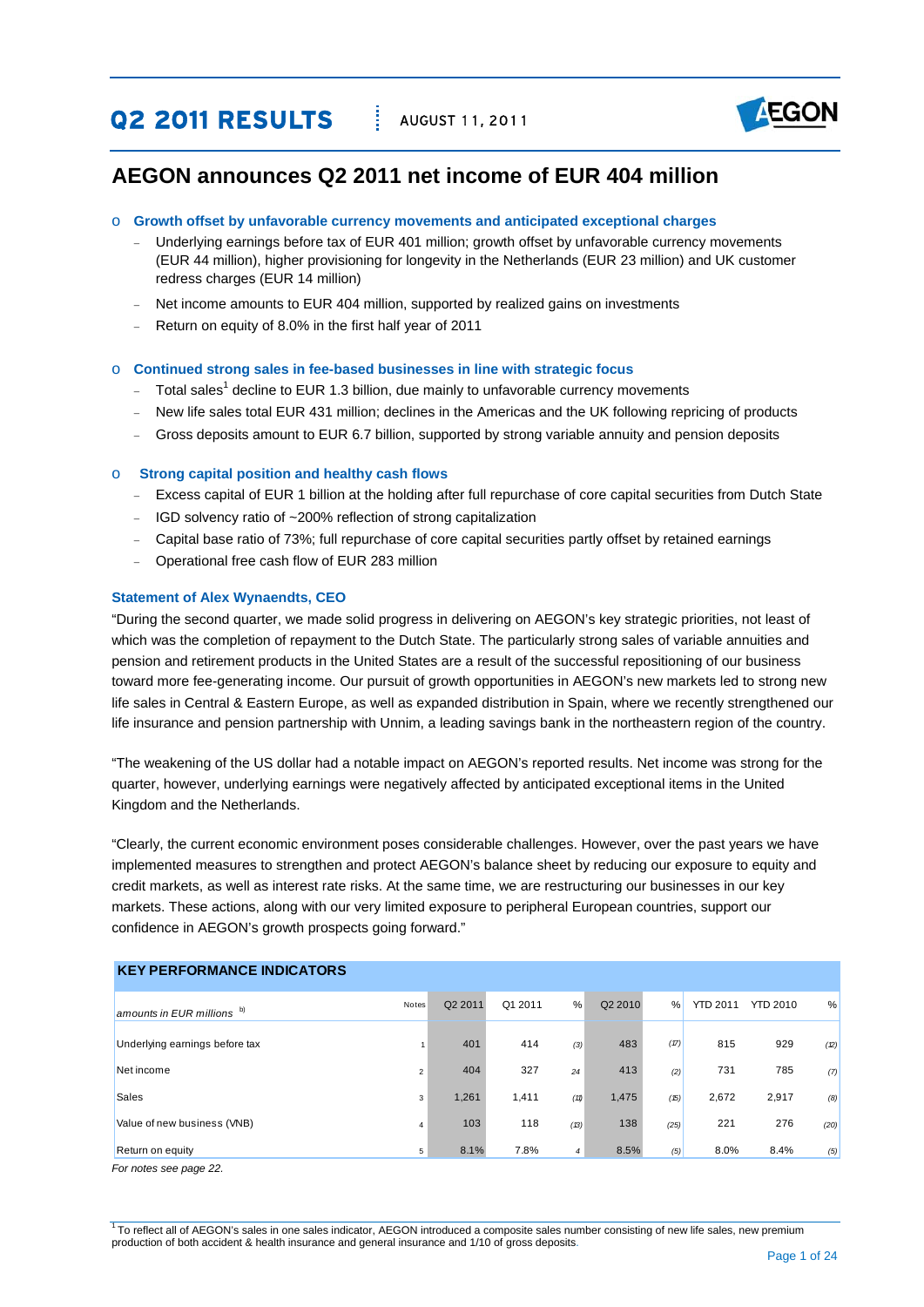

# STRATEGIC HIGHLIGHTS

- o **AEGON further detailed strategy and reiterated targets at Analyst & Investor Conference**
- o **Repayment to Dutch State completed**
- o **Divestment of Transamerica Reinsurance concluded**
- o **Appointment of Jaime Kirkpatrick as CEO of AEGON Spain**

# **Sustainable earnings growth with an improved risk-return profile**

AEGON's transformational process to deliver sustainable earnings growth with an improved riskreturn profile is on track with the completion of full repayment to the Dutch State in June. The company reiterated its targets<sup>1</sup> at its recent Analyst & Investor Conference in London:

- Grow underlying earnings before tax on average by 7%-10% per annum;
- Achieve a return on equity of 10%-12% by 2015:
- Increase fee businesses to 30%-35% of underlying earnings before tax by 2015; and
- Increase 2010 normalized operating free cash flow by 30% by 2015.

AEGON also announced its intention to achieve structural cost reductions in its established markets. In the Netherlands, a 20% reduction in operating expenses as compared to the 2009 base is targeted by the end of 2012. In the United Kingdom, AEGON is on track to reduce costs by 25% by the end of 2011. In the United States, AEGON aims to grow its life and protection business faster than the industry, while keeping operating expenses flat throughout the period until 2015.

## **AEGON's ambition**

AEGON's ambition to be a leader in all of its chosen markets by 2015 is supported by four strategic objectives: Optimize Portfolio, Enhance Customer Loyalty, Deliver Operational Excellence and Empower Employees.

These key objectives have been embedded in all AEGON businesses and provide the strategic framework for the company's ambition to become the most-recommended life insurance and pension provider by customers and distributors, as well as the most-preferred employer in the sector.

# **AEGON's AMBITION**

To be a leader in all our chosen markets by 2015

#### **AEGON's STRATEGIC OBJECTIVES**

- o Optimize portfolio
- o Enhance customer loyalty
- o Deliver operational excellence
- o Empower employees

#### **Optimize portfolio**

In Spain, AEGON has finalized an agreement to expand its life and health insurance and pension partnership with Unnim. The agreement includes the acquisition of a 50% stake in the life insurance business of Caixa Sabadell, expanding into the network of Caixa Manlleu and strengthening of AEGON's existing partnership with Caixa Terrassa. These three savings banks joined together earlier this year to form Unnim. The agreement gives AEGON the exclusive right to distribute its life insurance and pension products through Unnim's network of 623 branches. Unnim is a leading savings bank in the northeastern part of Spain, with a significant presence and more than one million customers.

Also, AEGON has closed an agreement to jointly develop health insurance business with Caja Navarra, part of Banca Cívica.

AEGON continues to closely monitor the process of consolidation and restructuring in the financial sector in Spain.

AEGON has appointed Jaime Kirkpatrick to the role of CEO of AEGON Spain effective July 1, 2011. Mr. Kirkpatrick has played a key role in expanding AEGON's presence across the Spanish market in his previous capacity of director of bancassurance for AEGON Spain.

<sup>&</sup>lt;sup>1</sup>Main economic assumptions embedded in targets: annual gross equity market return of 9%, 10-year US interest rate of 5.25% in 2015 and EUR/USD *rate of 1.35.*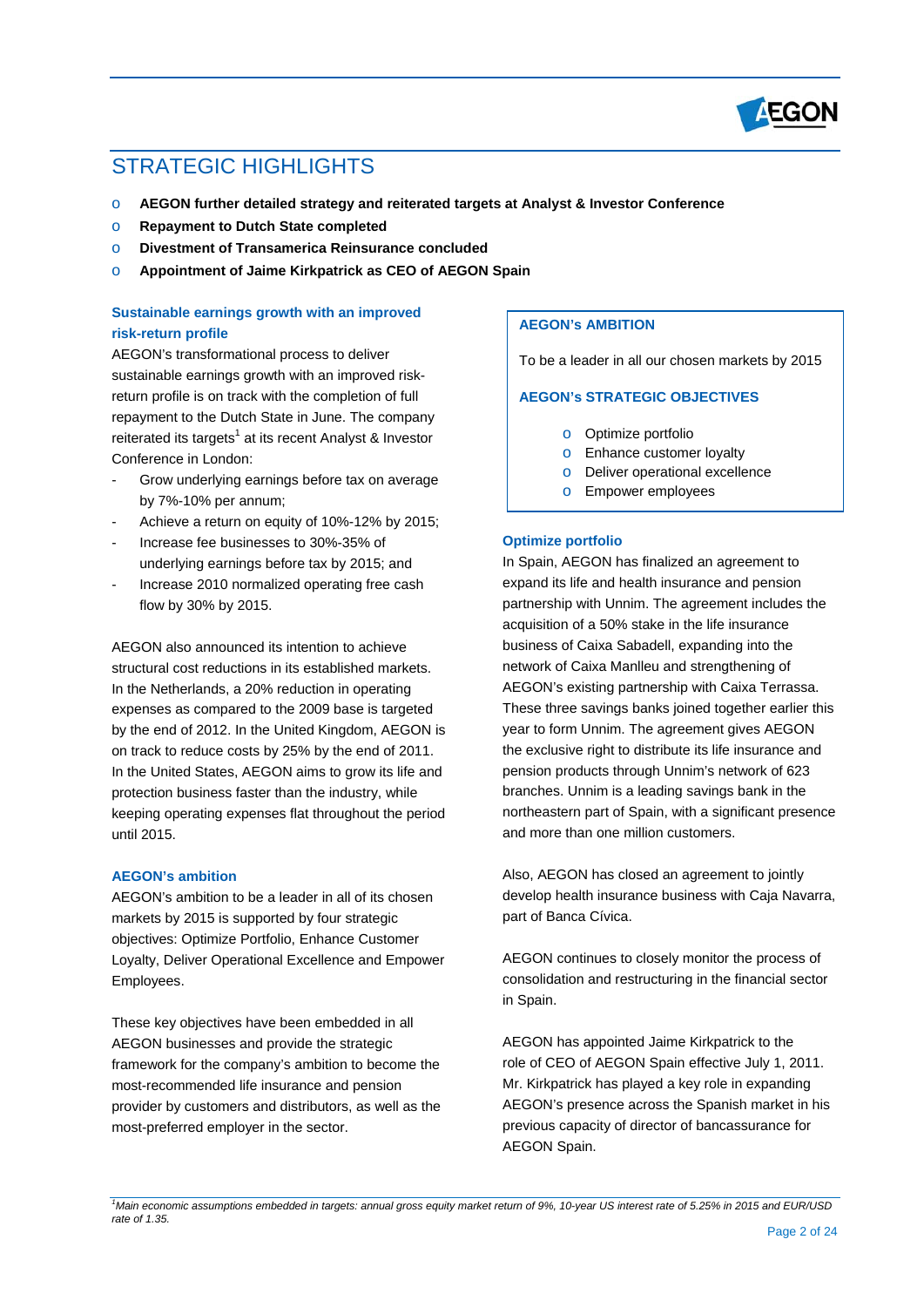

On August 9, 2011, AEGON completed the divestment of its life reinsurance activities, Transamerica Reinsurance, to Scor. The total aftertax consideration amounted to USD 1.4 billion, consisting of cash proceeds of USD 0.9 billion from Scor and a further USD 0.5 billion of capital released. AEGON estimates that this transaction will have a positive impact on its IGD solvency ratio of approximately 13% in the third quarter of 2011.

#### **Enhance customer loyalty**

In its aim to develop a stronger and more consistent brand portfolio globally, with shared purposes and core values, AEGON has sharpened its brand proposition in the United States. The company will bring together its North American retail businesses under one name, Transamerica. A new advertising campaign will be launched in September.

AEGON has also decided to rebrand its asset management activities in the United Kingdom as Kames Capital to enhance its distinctive investment propositions while supporting accelerated growth of the business.

# **Deliver operational excellence**

In the Netherlands, AEGON has decided to combine its pension service centre with its corporate & institutional clients sales unit into one pension business with the aim of increasing efficiency, providing better service and strengthening AEGON's leading position in the Dutch pension market. The new unit will serve three customer groups – small and medium sized enterprises, institutional clients and pension plan participants.

AEGON has established a target to reduce the  $CO<sub>2</sub>$ emissions of its offices by 10% by 2012. The goal is part of AEGON's continuing efforts to manage all assets – including those that affect the environment – in a responsible way. In the long run, the changes that are implemented to meet the target will reduce costs as well as  $CO<sub>2</sub>$  emissions. Setting a goal in this respect will also help the company meet the growing expectations of its stakeholders.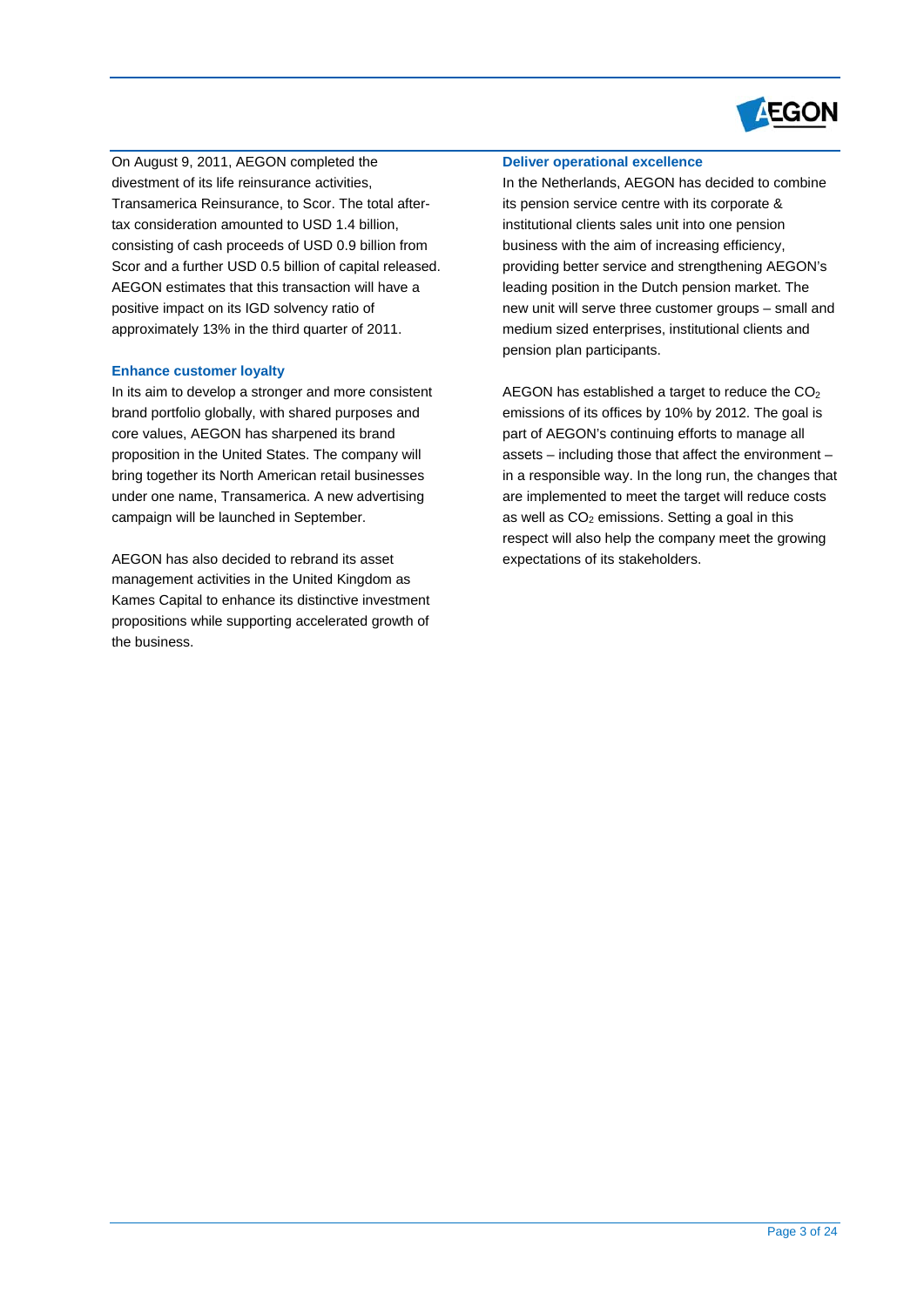

# **FINANCIAL OVERVIEW C)**

| <b>EUR</b> millions                                  | Notes | Q2 2011     | Q1 2011        | %                        | Q2 2010     | %                    | <b>YTD 2011</b> | <b>YTD 2010</b> | %                                  |
|------------------------------------------------------|-------|-------------|----------------|--------------------------|-------------|----------------------|-----------------|-----------------|------------------------------------|
|                                                      |       |             |                |                          |             |                      |                 |                 |                                    |
| Underlying earnings before tax                       |       |             |                |                          |             |                      |                 |                 |                                    |
| Americas                                             |       | 325         | 347            | (6)                      | 398         | (18)                 | 672             | 735             | (9)                                |
| The Netherlands                                      |       | 74          | 81             | (9)                      | 97          | (24)                 | 155             | 201             | (23)                               |
| United Kingdom                                       |       | 10          | 12             | (17)                     | 22          | (55)                 | 22              | 50              | (56)                               |
| New markets                                          |       | 59          | 57             | $\overline{\mathcal{L}}$ | 40          | 48                   | 116             | 86              | 35                                 |
| Holding and other                                    |       | (67)        | (83)           | 19                       | (74)        | 9                    | (150)           | (143)           | (5)                                |
| Underlying earnings before tax                       |       | 401         | 414            | (3)                      | 483         | (17)                 | 815             | 929             | (12)                               |
| Fair value items                                     |       | (23)        | (85)           | 73                       | 3           |                      | (108)           | (13)            | $\overline{\phantom{a}}$           |
| Realized gains / (losses) on investments             |       | 204         | 91             | $\mathbb{Z}4$            | 148         | $\overline{a}$<br>38 | 295             | 274             | 8                                  |
|                                                      |       |             |                |                          |             |                      | (162)           |                 |                                    |
| Impairment charges                                   |       | (100)       | (62)           | (61)<br>$\overline{a}$   | (77)        | (30)                 |                 | (227)           | 29                                 |
| Other income / (charges)                             |       | (16)        | (3)<br>22      |                          | (60)        | 73                   | (19)            | (37)            | 49                                 |
| Run-off businesses                                   |       | 10          |                | (55)                     | (10)        | $\overline{a}$       | 32              | (28)            | $\overline{\phantom{a}}$           |
| Income before tax<br>Income tax                      |       | 476         | 377            | 26                       | 487         | (2)                  | 853             | 898             | (5)                                |
|                                                      |       | (72)<br>404 | (50)<br>327    | (44)                     | (74)<br>413 | 3                    | (122)<br>731    | (113)<br>785    | (8)                                |
| Net income                                           |       |             |                | 24                       |             | (2)                  |                 |                 | (7)                                |
| Net income / (loss) attributable to:                 |       |             |                |                          |             |                      |                 |                 |                                    |
| Equity holders of AEGON N.V.                         |       | 403         | 327            | 23                       | 413         | (2)                  | 730             | 784             | (7)                                |
| Non-controlling interests                            |       |             |                | Ĭ.                       |             | ÷                    | 1               | 1               |                                    |
|                                                      |       |             |                |                          |             |                      |                 |                 |                                    |
| Net underlying earnings                              |       | 339         | 333            | $\mathbf{2}$             | 350         | (3)                  | 672             | 695             | (3)                                |
| Commissions and expenses                             |       | 1,500       | 1,513          |                          | 1,375       | 9                    | 3,013           | 2,961           |                                    |
| of which operating expenses                          | 11    | 847         | 837            | (1)<br>$\mathbf{1}$      | 841         | $\mathbf{1}$         | 1,684           | 1,653           | $\boldsymbol{2}$<br>$\overline{c}$ |
|                                                      |       |             |                |                          |             |                      |                 |                 |                                    |
| New life sales                                       |       |             |                |                          |             |                      |                 |                 |                                    |
| Life single premiums                                 |       | 1,189       | 1,726          | (31)                     | 1,922       | (38)                 | 2,915           | 3,841           | (24)                               |
| Life recurring premiums annualized                   |       | 312         | 328            | (5)                      | 362         | (14)                 | 640             | 673             | (5)                                |
| Total recurring plus 1/10 single                     |       | 431         | 501            | (14)                     | 554         | (22)                 | 932             | 1,057           | (12)                               |
|                                                      |       |             |                |                          |             |                      |                 |                 |                                    |
| New life sales                                       |       |             |                |                          |             |                      |                 |                 |                                    |
| Americas                                             | 12    | 104         | 113            | (8)                      | 131         | (21)                 | 217             | 241             | (10)                               |
| The Netherlands                                      |       | 40          | 65             | (38)                     | 41          | (2)                  | 105             | 103             | $\sqrt{2}$                         |
| United Kingdom                                       |       | 217         | 247            | (2)                      | 308         | (30)                 | 464             | 573             | (19)                               |
| New markets                                          | 12    | 70          | 76             | (8)                      | 74          | (5)                  | 146             | 140             | $\overline{\bf 4}$                 |
| Total recurring plus 1/10 single                     |       | 431         | 501            | (14)                     | 554         | (22)                 | 932             | 1,057           | (12)                               |
|                                                      |       |             |                |                          |             |                      |                 |                 |                                    |
| New premium production accident and health insurance |       | 145         | 159            | (9)                      | 148         | (2)                  | 304             | 296             | $\mathbf{3}$                       |
| New premium production general insurance             |       | 14          | 13             | 8                        | 15          | (7)                  | 27              | 29              | (7)                                |
| Gross deposits (on and off balance)                  |       |             |                |                          |             |                      |                 |                 |                                    |
| Americas                                             | 12    | 5,014       | 5,629          | (11)                     | 5,154       |                      | 10,643          | 10,556          |                                    |
| The Netherlands                                      |       | 442         | 462            | (4)                      | 624         | (3)<br>(29)          | 904             | 1,367           | $\it 1$<br>(34)                    |
| United Kingdom                                       |       | 17          | 19             | (11)                     | 19          | (11)                 | 36              | 55              | (35)                               |
| New markets                                          | 12    | 1,242       | 1,267          |                          | 1,787       |                      | 2,509           | 3,380           |                                    |
| <b>Total gross deposits</b>                          |       | 6,715       | 7,377          | (2)<br>(9)               | 7,584       | (30)<br>(11)         | 14,092          | 15,358          | (26)<br>(8)                        |
|                                                      |       |             |                |                          |             |                      |                 |                 |                                    |
| Net deposits (on and off balance)                    |       |             |                |                          |             |                      |                 |                 |                                    |
| Americas                                             | 12    | 426         | (233)          |                          | 758         | (44)                 | 193             | 1,293           | (85)                               |
| The Netherlands                                      |       | (113)       | (115)          | $\overline{c}$           | 55          |                      | (228)           | 122             |                                    |
| United Kingdom                                       |       | 14          | $\overline{2}$ |                          | 10          | 40                   | 16              | 39              | (59)                               |
| New markets                                          | 12    | (2, 487)    | (1,719)        | (45)                     | 187         | $\overline{a}$       | (4,206)         | 308             |                                    |
| Total net deposits excluding run-off businesses      |       | (2,160)     | (2,065)        | (5)                      | 1,010       | $\overline{a}$       | (4,225)         | 1,762           | $\overline{a}$                     |
| Run-off businesses                                   |       | (527)       | (880)          | 40                       | (1, 849)    | 71                   | (1,407)         | (4,059)         | 65                                 |
| <b>Total net deposits</b>                            |       | (2,687)     | (2, 945)       | 9                        | (839)       | ÷,                   | (5,632)         | (2, 297)        | (145)                              |
|                                                      |       |             |                |                          |             |                      |                 |                 |                                    |

|                                             | June 30. | Mar. 31. |     |
|---------------------------------------------|----------|----------|-----|
|                                             | 2011     | 2011     | %   |
| Revenue-generating investments (total)      | 391.276  | 399.882  | (2) |
| Investments general account                 | 132.837  | 136.991  | (3) |
| Investments for account of policyholders    | 142.672  | 144.296  | (1) |
| Off balance sheet investments third parties | 115.767  | 118.595  | (2) |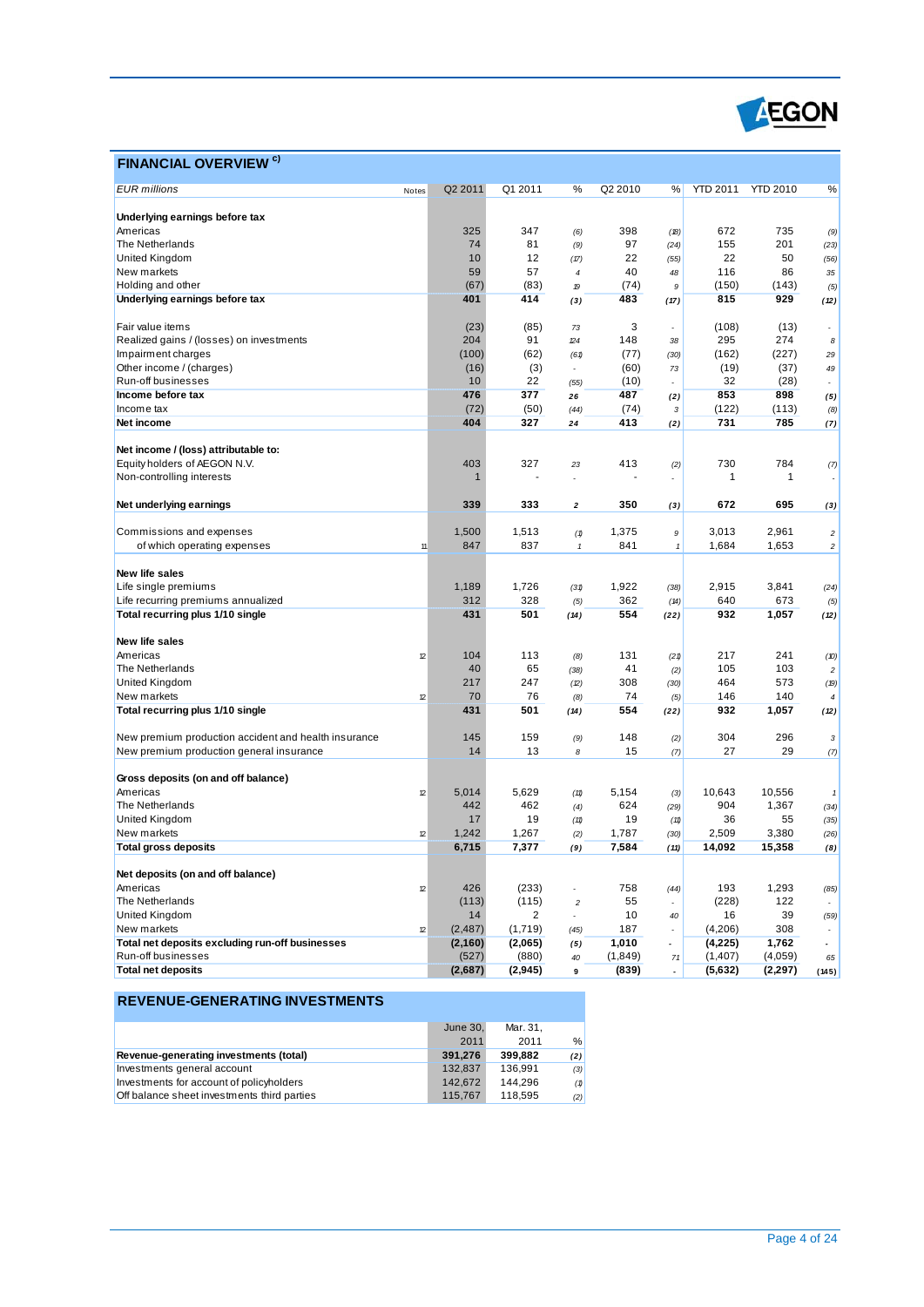

# OPERATIONAL HIGHLIGHTS

### **Underlying earnings before tax**

AEGON's underlying earnings before tax amounted to EUR 401 million in the second quarter. The decline, compared with the same quarter last year, was mainly due to unfavorable currency exchange rate movements, higher provisioning for longevity in the Netherlands and charges related to the customer redress program in the United Kingdom.

Underlying earnings from the Americas decreased to EUR 325 million. The decline was the result of a weakening of the US dollar against the euro and a lower contribution from fixed annuities as balances are being managed lower. Lower earnings from Life & Protection were offset by higher fee-based earnings, consistent with AEGON's strategy.

In the Netherlands, underlying earnings decreased to EUR 74 million as a result of higher provisioning for longevity of EUR 23 million and investments in developing new distribution capabilities. AEGON expects to provision on average EUR 20 million per quarter in 2011 in addition to previous levels of provisioning.

In the United Kingdom, underlying earnings declined to EUR 10 million. The decrease was mainly due to charges of EUR 14 million related to an ongoing program to correct historical issues within customer policy records. Expenses related to the execution of this program amounted to EUR 7 million. In addition, investments in developing new propositions amounted to EUR 8 million.

Underlying earnings from New Markets increased to EUR 59 million driven mainly by strong earnings in Central & Eastern Europe and AEGON Asset Management.

Costs for the holding amounted to EUR 67 million as lower interest income and increased expenses related to the preparation for implementation of Solvency II were more than offset by a one-time benefit of EUR 14 million in the second quarter of 2011.

## **Net income**

Net income decreased slightly to EUR 404 million. Higher net income for the Americas and New Markets was offset by lower net income for the Netherlands and the United Kingdom.

#### **Fair value items**

In the second quarter, fair value items recorded a loss of EUR 23 million. Negative results in the Americas, mainly related to lower interest rates and equity market volatility, were partly offset by positive fair value movements of derivatives related to debt issued by the holding.

#### **Realized gains on investments**

Realized gains on investments amounted to EUR 204 million for the quarter and were the result of a strategic reallocation of equities into fixed income in the Netherlands in addition to normal trading in the investment portfolio.

#### **Impairment charges**

Impairment charges amounted to EUR 100 million and were linked to residential mortgage-backed securities in the United States and the result of exchange offers on specific holdings of European banks in the United Kingdom.

#### **Other charges**

Other charges amounted to EUR 16 million and are mostly related to restructuring charges in the United Kingdom (EUR 15 million), the Netherlands (EUR 10 million) and New Markets (EUR 3 million).

#### **Run-off businesses**

The results of run-off businesses increased to EUR 10 million, mainly as a result of a lower amortization yield paid on internally transferred assets related to the institutional spread-based business.

#### **Income tax**

Tax charges for the quarter amounted to EUR 72 million. These charges included EUR 4 million in tax benefits related to cross-border intercompany reinsurance transactions and a favorable tax settlement of EUR 15 million in the United States.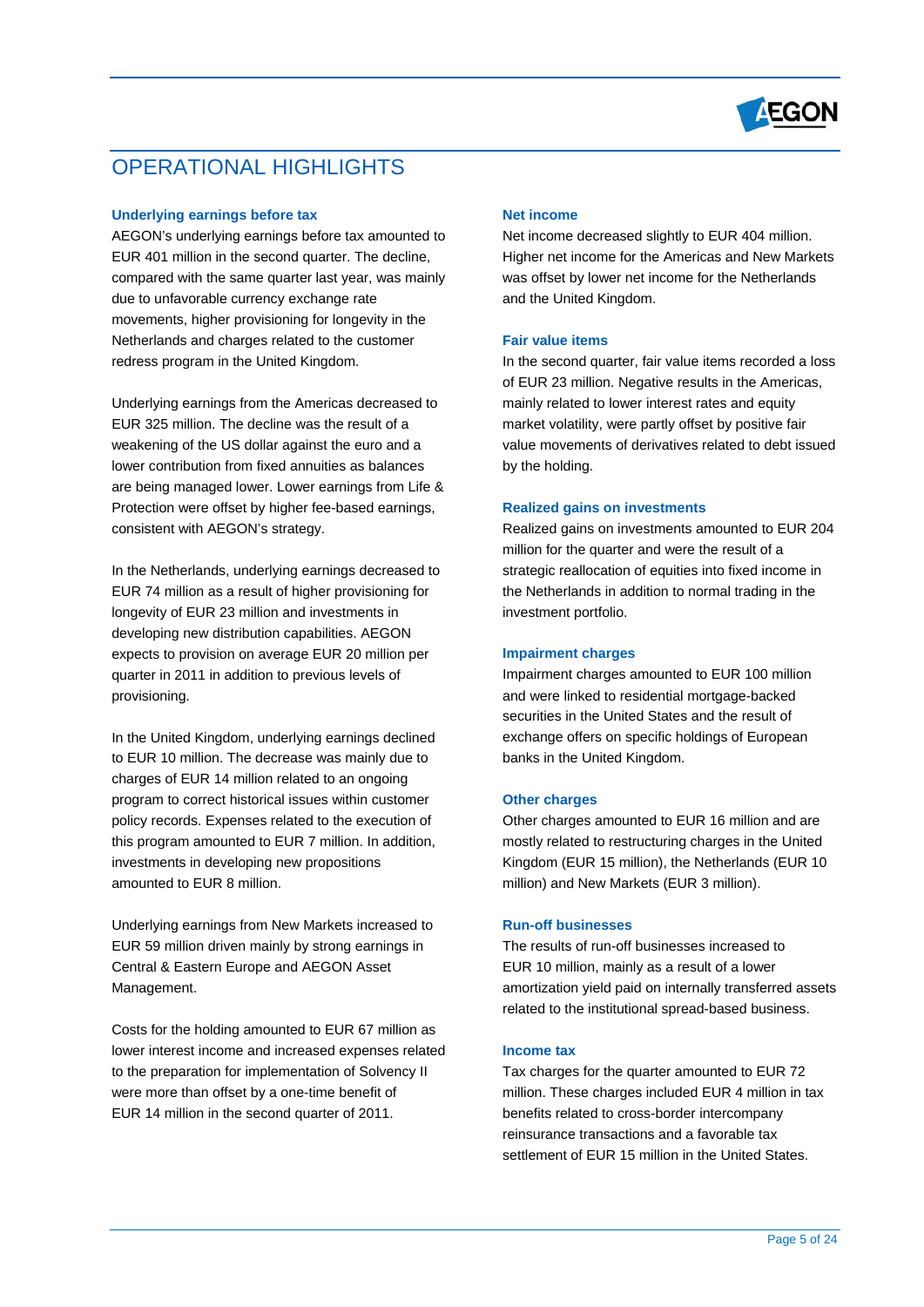

#### **Return on equity**

In the first half of 2011, AEGON's return on equity declined to 8.0%, mainly the result of higher average shareholders' equity excluding revaluation reserves. The increase in average shareholders' equity was mainly the result of an equity issue of EUR 0.9 billion in February 2011.

#### **Operating expenses**

As a result of movements in currency exchange rates, operating expenses remained level at EUR 847 million. Excluding restructuring charges and employee benefit plans and at constant currencies, operating expenses remained level as well.

#### **Sales**

AEGON's total sales decreased 15% to EUR 1.3 billion due mainly to unfavorable currency movements. At constant currencies, total sales declined 7%. New life sales were mainly impacted by lower production in the United Kingdom and the Americas following repricing of products, only partly offset by growth in Central & Eastern Europe.

Gross deposits amounted to EUR 6.7 billion, or a decline of 2% at constant currencies. Strong variable annuity and stable value deposits in the United States were more than offset by the effects of a weaker US dollar, lower asset management inflows and less savings account deposits in the Netherlands.

#### **Value of new business**

Compared with the second quarter 2010, the value of new business declined considerably to EUR 103 million. This was the result of higher mortgage-related funding costs and updated mortality assumptions in the Netherlands, lower new business volumes in the United Kingdom and Spain, discontinuance of new mandatory pension sales in Hungary and unfavorable currency exchange rates.

#### **Revenue-generating investments**

Revenue-generating investments declined 2% compared with the end of the first quarter of 2011 to EUR 391 billion, the result of a weakening of the US dollar against the euro and the transfer of over EUR 2 billion of pension assets to the Hungarian State during the second quarter 2011.

## **Capital management**

At the end of the second quarter, AEGON's core capital, excluding revaluation reserves, amounted to EUR 15.9 billion, equivalent to  $73\%$ <sup>6</sup> of the company's total capital base. The decline from the previous quarter was mainly due to the repurchase of all remaining convertible core capital securities from the Dutch State for an amount of EUR 750 million plus a premium of EUR 375 million. AEGON is on target to achieve the proportion of core capital to be at least 75% of total capital by the end of 2012.

Shareholders' equity remained level compared with first quarter-end 2011 at EUR 16.8 billion as net income in the second quarter was offset by the premium paid on the repurchase of the final tranche of convertible core capital securities from the Dutch State.

The revaluation reserves at June 30, 2011, increased to EUR 1 billion, mainly the result of a decrease in risk-free interest rates which had a positive effect on the value of fixed income securities. This positive effect was offset by a decline in the foreign currency translation reserve, primarily the result of a weakening of the US dollar against the euro.

AEGON aims to maintain at least 1.5 times holding expenses as a buffer at the holding, currently equivalent to approximately EUR 900 million. During the second quarter, excess capital in the holding decreased to EUR 1 billion. The EUR 1.125 billion payment to the Dutch State, holding costs, interest payments and the preferred dividend were partly offset by EUR 1.4 billion in dividends received from the company's operating units.

At June 30, 2011, AEGON's Insurance Group Directive (IGD) ratio amounted to ~200%, a slight decline from the level of ~210% at the end of the first quarter. Solvency ratios in the Netherlands and the United Kingdom were relatively flat, while the solvency ratio in the United States declined. The main driver of this decline was up-streaming of dividends to repurchase all remaining convertible core capital securities provided by the Dutch State for an amount of EUR 1.125 billion. The proceeds related to the divestment of Transamerica Reinsurance will be accounted for in the third quarter.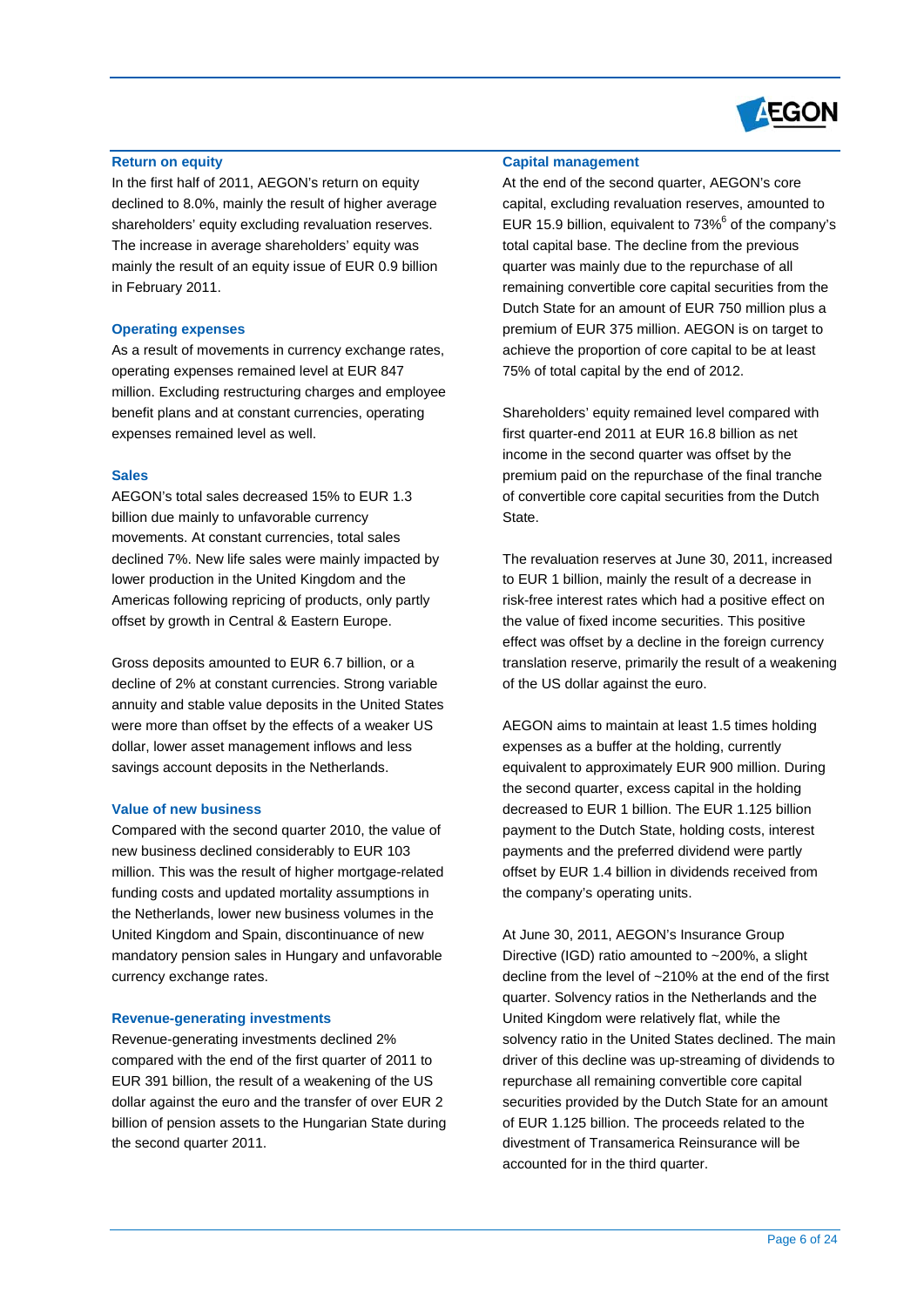

# **Cash flows**

AEGON's subsidiaries generated EUR 564 million in operational cash flows during the second quarter of 2011. Operational free cash flows, which reflect excess capital generation, were relatively stable as the impact of realized gains in the Netherlands was offset by increased capital requirements in the United States related to low interest rates.

After deduction of EUR 281 million for investments in new business, operational free cash flow totaled EUR 283 million for the quarter. This brings the total for the first half year of 2011 to EUR 547 million of operational free cash flows.

# APPENDIX I • Americas • The Netherlands • United Kingdom • New Markets

| FINANCIAL OVERVIEW, Q2 2011 GEOGRAPHICALLY <sup>c)</sup>   |          |                |               |                |                                   |       |
|------------------------------------------------------------|----------|----------------|---------------|----------------|-----------------------------------|-------|
|                                                            |          | <b>The</b>     | <b>United</b> | <b>New</b>     | Holding,<br>other<br>activities & |       |
| <b>EUR millions</b>                                        | Americas | Netherlands    | Kingdom       | <b>Markets</b> | eliminations                      | Total |
|                                                            |          |                |               |                |                                   |       |
| Underlying earnings before tax by line of business<br>Life | 147      | 55             | 20            | 19             |                                   | 241   |
| Individual savings and retirement products                 | 119      |                |               |                | $\overline{a}$                    | 115   |
| Pensions                                                   | 58       | 16             | (8)           | (4)<br>4       |                                   | 70    |
| Non-life                                                   |          |                |               | 11             |                                   | 11    |
| <b>Distribution</b>                                        |          |                |               |                |                                   |       |
|                                                            |          | (1)            | (2)           |                |                                   | (3)   |
| Asset Management                                           |          |                |               | 18             |                                   | 18    |
| Other                                                      |          |                |               |                | (67)                              | (67)  |
| Share in underlying earnings before tax of associates      |          | 4              |               | 11             |                                   | 16    |
| Underlying earnings before tax                             | 325      | 74             | 10            | 59             | (67)                              | 401   |
| Fair value items                                           | (52)     | $\overline{2}$ |               | (3)            | 30                                | (23)  |
| Realized gains / (losses) on investments                   | 51       | 142            | 11            |                |                                   | 204   |
| Impairment charges                                         | (53)     | (3)            | (40)          | (4)            | $\overline{a}$                    | (100) |
| Other income / (charges)                                   | (3)      | (11)           |               | (3)            |                                   | (16)  |
| Run-off businesses                                         | 10       |                |               |                |                                   | 10    |
| Income before tax                                          | 278      | 204            | (18)          | 49             | (37)                              | 476   |
| Income tax                                                 | (41)     | (35)           |               | (10)           | 14                                | (72)  |
| Net income                                                 | 237      | 169            | (18)          | 39             | (23)                              | 404   |
| Net underlying earnings                                    | 256      | 67             | 15            | 47             | (46)                              | 339   |

| <b>EMPLOYEE NUMBERS</b> |  |  |
|-------------------------|--|--|
|-------------------------|--|--|

|                                                             | June 30, | Mar. 31, |
|-------------------------------------------------------------|----------|----------|
|                                                             | 2011     | 2011     |
|                                                             |          |          |
| Employees excluding agents                                  | 23,639   | 23,990   |
| Agents                                                      | 2,892    | 2.990    |
| Total number of employees excluding Associates              | 26,531   | 26,980   |
| AEGON's share of employees (including agents) in Associates | 3,561    | 3,932    |
| Total                                                       | 30,092   | 30,912   |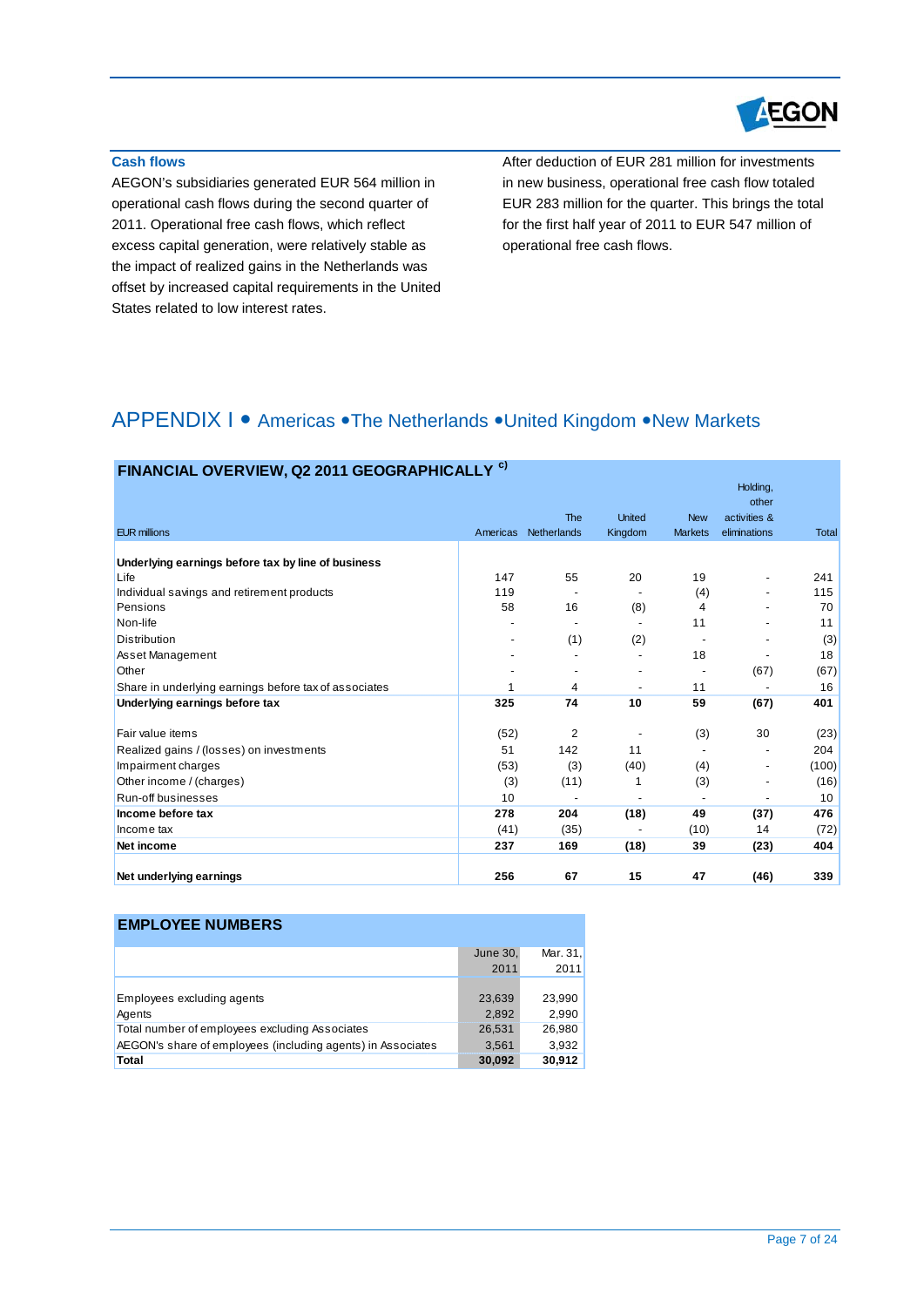

# AMERICAS

- o **Underlying earnings before tax decline to USD 469 million; a result of lower fixed annuity earnings**
- o **Net income increases to USD 342 million**
- o **New life sales decline to USD 151 million as a result of lower universal life sales due to repricing**
- o **Gross deposits increase to USD 7.2 billion driven by strong variable annuity and stable value deposits**

# **Underlying earnings before tax**

Underlying earnings from the Americas decreased to USD 469 million for the second quarter 2011.

- Earnings from Life & Protection in the Americas amounted to USD 194 million. The decrease, as compared to the same quarter last year, was mainly due to unfavorable persistency and lower spreads, while the comparable quarter last year included reserve releases.
- Individual Savings & Retirement earnings amounted to USD 170 million. Fixed annuity earnings decreased to USD 77 million as a result of lower spreads and declining asset balances as the product is de-emphasized. Variable annuity earnings increased as a result of continued strong net inflows and higher asset balances to USD 87 million. Earnings from retail mutual funds also increased as a result of higher account balances and amounted to USD 6 million.
- Earnings from Employer Solutions & Pensions increased to USD 83 million mainly as a result of continued growth of the business.
- Earnings from Canada amounted to USD 19 million and included a one-time benefit of USD 7 million. The joint ventures in Latin America contributed USD 3 million.

### **Net income**

Net income from AEGON's businesses in the Americas increased to USD 342 million in the second quarter. Lower underlying earnings and lower earnings from fair value items were more than offset by higher realized gains on investments and a positive contribution from run-off businesses. In addition, the second quarter 2010 included a one-time charge of USD 140 million for settlement of a dispute related to a BOLI policy in the United States.

The loss of USD 72 million for fair value items in the Americas was mainly related to lower interest rates and equity market volatility.

Gains on investments of USD 71 million were realized as a result of normal trading activity. Net impairments amounted to USD 76 million and were largely linked to residential mortgage-backed securities.

The results of run-off businesses increased to USD 15 million. This was mainly a result of a lower amortization yield paid on internally transferred assets related to the institutional spread-based business.

Net income contained a tax expense of USD 60 million in the second quarter, including a favorable tax settlement of USD 20 million and USD 6 million in tax benefits related to cross-border intercompany reinsurance transactions.

### **Return on capital**

In the first half of 2011, the return on average capital, excluding revaluation reserves, invested in AEGON's businesses in the Americas declined to 7.1%, mainly the result of lower net underlying earnings. Excluding the capital allocated to the run-off businesses, the return on capital in the Americas would amount to 9.3%. Return on capital of AEGON's businesses excludes the benefit of leverage at the holding.

### **Operating expenses**

Operating expenses increased 4% to USD 502 million, mainly as a result of higher employee benefit plan expenses. Operating expenses increased 2% excluding restructuring charges and employee benefit plan expenses.

### **Sales**

New life sales declined to USD 151 million, mainly the effect of the discontinuance of single premium universal life sales in the bank channel during the second half of 2010, as well as repricing of certain universal life products this year to reflect the current interest rate environment. New premium production for accident & health insurance increased to USD 201 million.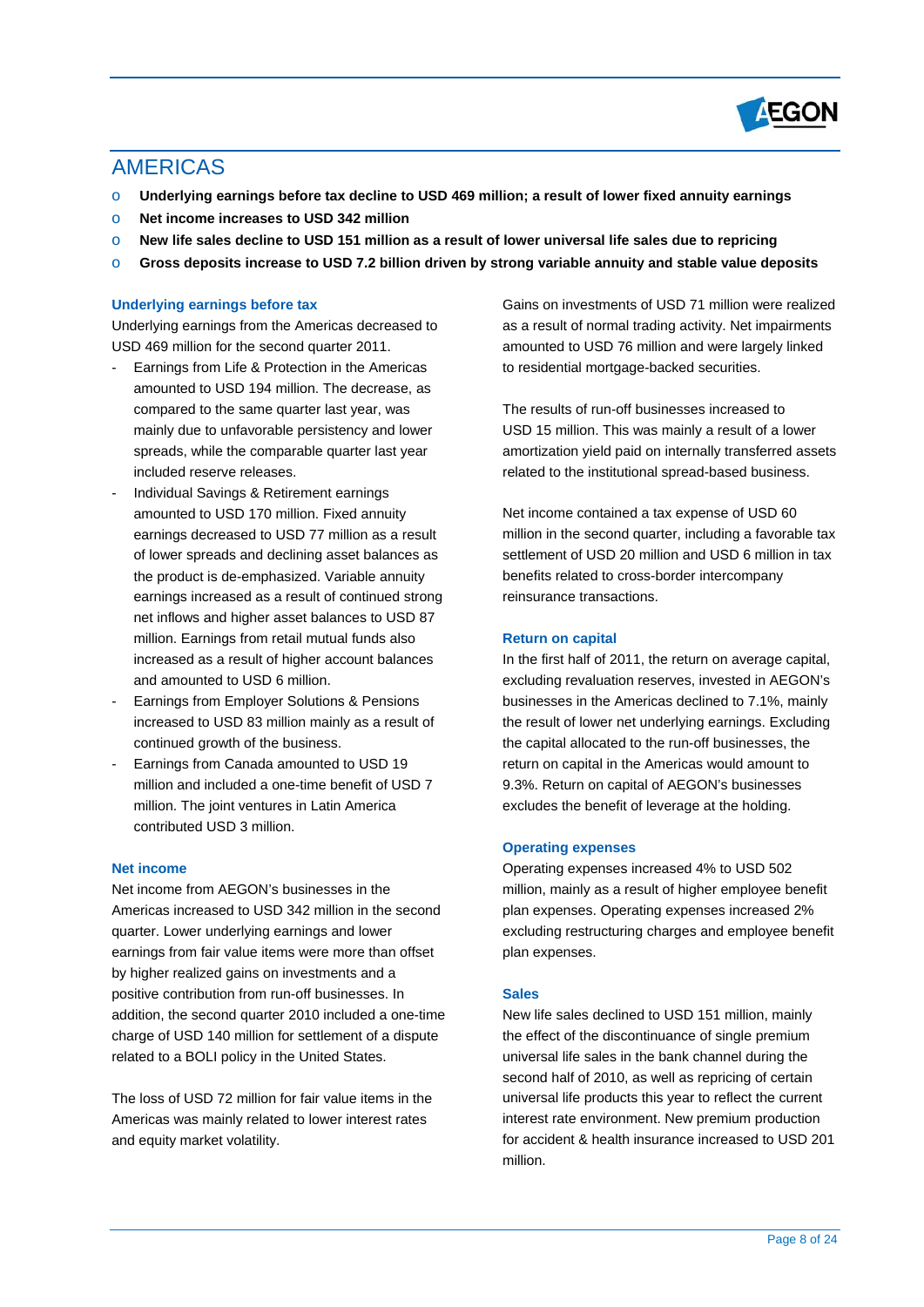

Gross deposits increased to USD 7.2 billion as a result of higher fee-based deposits. In addition to organic growth in traditional distribution channels, the introduction during the first quarter of a new variable annuity rider, Retirement Income Max, drov e an 8-year record level of variable annuity deposits of USD 1.4 billion in the seco nd quarter. Stable value and retirement plan deposits also continued to be strong during the quarter.

pension and variable annuity businesses were only emphasizing sales of fixed annuities as part of a strategic repositioning and incurred net outflows for this business as a result. Net deposits for the ongoing businesses totaled USD 0.6 billion as continued net inflows for the partly offset by fixed annuity outflows. AEGON is de-

# **Value of new business**

Value of new business increased to USD 73 million, mainly as a result of improved margins on variable annuities. The internal rate of return on new business was 15%.

#### **Revenue-generating investments**

Revenue-generating investments were stable at USD 325 billion as compared to the first quarter of 2011. The decline in general account assets as a result of a fixed annuity coinsurance transaction of USD 1.5 billion and lower run-off balances was compensated for by higher variable annuity and pension account balances.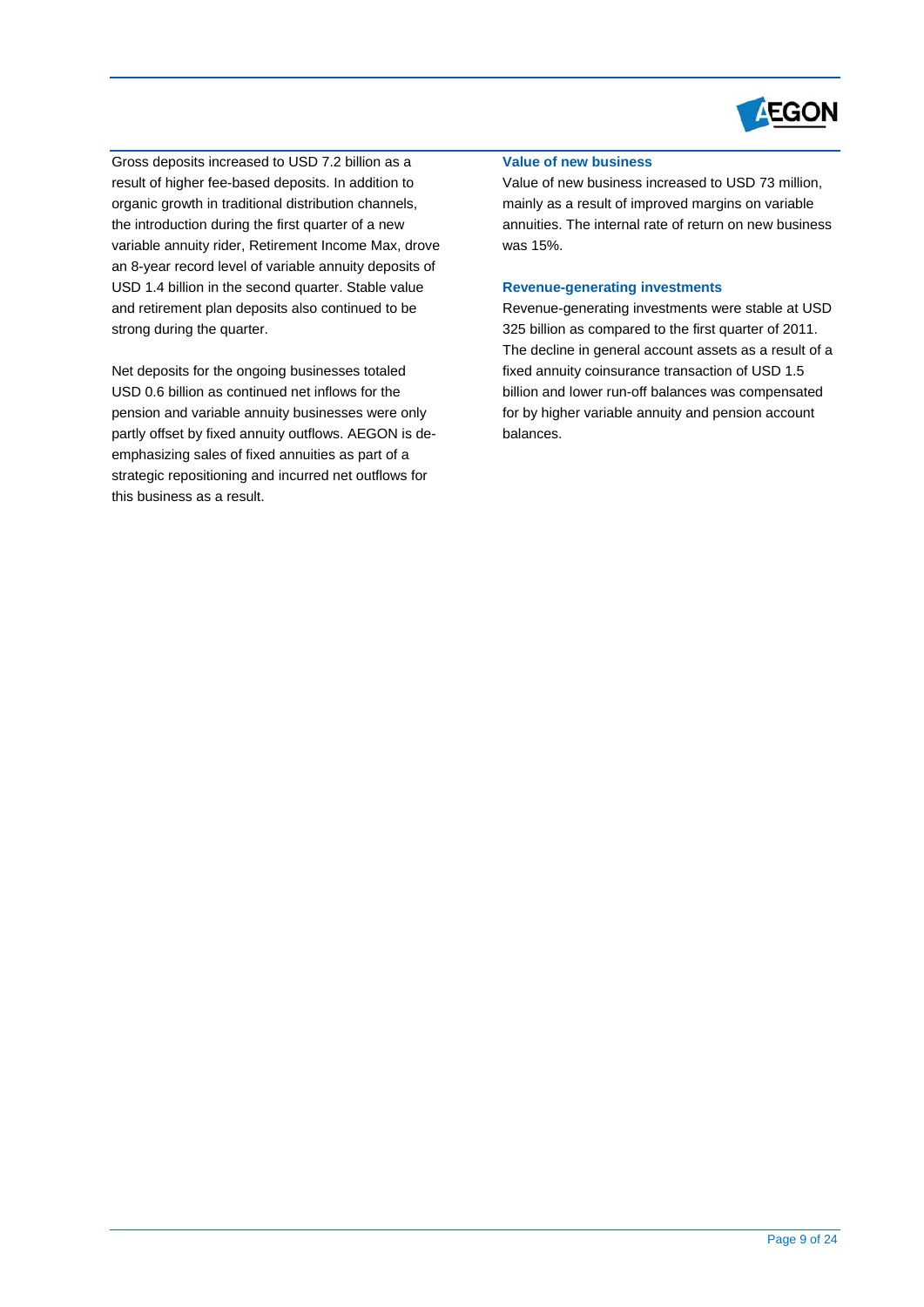

| AMERICAS <sup>c)</sup>                                  |                       |              |                                                          |                       |                                   |                 |                 |                          |
|---------------------------------------------------------|-----------------------|--------------|----------------------------------------------------------|-----------------------|-----------------------------------|-----------------|-----------------|--------------------------|
| <b>USD millions</b>                                     | Q2 2011<br>Notes      | Q1 2011      | %                                                        | Q2 2010               | %                                 | <b>YTD 2011</b> | <b>YTD 2010</b> | %                        |
| Underlying earnings before tax by line of business      |                       |              |                                                          |                       |                                   |                 |                 |                          |
| Life and protection                                     | 194                   | 195          | (1)                                                      | 241                   | (20)                              | 389             | 435             | (11)                     |
| <b>Fixed annuities</b>                                  | 77                    | 90           | (14)                                                     | 125                   | (38)                              | 167             | 246             | (32)                     |
| Variable annuities                                      | 87                    | 93           | (6)                                                      | 50                    | 74                                | 180             | 119             | 51                       |
| Retail mutual funds                                     | 6                     | 6            |                                                          |                       |                                   | 12              |                 | $\overline{a}$           |
| Individual savings and retirement products              | 170                   | 189          | (D)                                                      | 175                   | (3)                               | 359             | 365             | (2)                      |
| Employer solutions & pensions                           | 83                    | 81           | $\overline{c}$                                           | 79                    | 5                                 | 164             | 148             | $11\,$                   |
| Canada                                                  | 19                    | 11           | 73                                                       | 15                    | 27                                | 30              | 26              | 15                       |
| Latin America                                           | 3                     | (2)          |                                                          | 1                     | 200                               | $\overline{1}$  | 2               | (50)                     |
| Underlying earnings before tax                          | 469                   | 474          | (1)                                                      | 511                   | (8)                               | 943             | 976             | (3)                      |
| Fair value items                                        | (72)                  | (17)         | ÷                                                        | (39)                  | (85)                              | (89)            | (159)           | 44                       |
| Realized gains / (losses) on investments                | 71                    | 35           | 103                                                      | 21                    |                                   | 106             | 54              | 96                       |
| Impairment charges                                      | (76)                  | (80)         | $\sqrt{5}$                                               | (73)                  | (4)                               | (156)           | (264)           | 41                       |
| Other income / (charges)                                | (5)                   |              |                                                          | (140)                 | 96                                | (5)             | (140)           | 96                       |
| Run- off businesses                                     | 15                    | 30           | (50)                                                     | (13)                  |                                   | 45              | (37)            |                          |
| Income before tax                                       | 402                   | 442          | (9)                                                      | 267                   | 51                                | 844             | 430             | 96                       |
| Income tax                                              | (60)                  | (83)         | 28                                                       | (12)                  |                                   | (143)           | 42              |                          |
| Net income                                              | 342                   | 359          | (5)                                                      | 255                   | 34                                | 701             | 472             | 49                       |
| Net income / (loss) attributable to:                    |                       |              |                                                          |                       |                                   |                 |                 |                          |
| Equity holders of AEGON N.V.                            | 342                   | 359          | (5)                                                      | 255                   | 34                                | 701             | 472             | 49                       |
| Net underlying earnings                                 | 368                   | 346          | 6                                                        | 361                   | 2                                 | 714             | 719             | (1)                      |
| Commissions and expenses                                | 1,210                 | 1,209        |                                                          | 961                   | 26                                | 2,419           | 2,316           | $\boldsymbol{4}$         |
| of which operating expenses                             | 502                   | 492          | $\overline{\mathbf{c}}$                                  | 484                   | 4                                 | 994             | 985             | $\mathbf{1}$             |
|                                                         |                       |              |                                                          |                       |                                   |                 |                 |                          |
| New life sales<br>Life single premiums                  | 12<br>78              | 147          |                                                          | 278                   |                                   | 225             | 457             |                          |
| Life recurring premiums annualized                      | 143                   | 139          | (47)<br>3                                                | 138                   | (72)<br>$\overline{4}$            | 282             | 274             | (51)<br>3                |
| Total recurring plus 1/10 single                        | 151                   | 154          | (2)                                                      | 166                   | (9)                               | 305             | 320             | (5)                      |
|                                                         |                       | 121          |                                                          |                       |                                   | 235             | 255             |                          |
| Life & protection                                       | 114<br>$\overline{7}$ | 6            | (6)<br>$\sqrt{n}$                                        | 134<br>$\overline{4}$ | (15)<br>75                        | 13              | 12              | (8)                      |
| Employer solutions & pensions<br>Canada                 | 18                    | 17           |                                                          | 16                    |                                   | 35              | 31              | 8                        |
| Latin America                                           | 12                    | 10           | 6<br>20                                                  | 12                    | 13                                | 22              | 22              | 13                       |
| Total recurring plus 1/10 single                        | 151                   | 154          | (2)                                                      | 166                   | (9)                               | 305             | 320             | (5)                      |
|                                                         |                       |              |                                                          |                       |                                   |                 |                 |                          |
| New premium production accident and health insurance    | 201                   | 199          | $\pmb{\mathcal{I}}$                                      | 180                   | $\mathcal D$                      | 400             | 364             | 10                       |
| Gross deposits (on and off balance) by line of business | 12                    |              |                                                          |                       |                                   |                 |                 |                          |
| Life & protection                                       | 3                     | 3            |                                                          | 3                     |                                   | 6               | 6               |                          |
| <b>Fixed annuities</b>                                  | 71                    | 83           | (14)                                                     | 124                   | (43)                              | 154             | 309             | (50)                     |
| Variable annuities<br>Retail mutual funds               | 1,401<br>765          | 1,179<br>775 | 19                                                       | 1,028<br>957          | 36                                | 2,580           | 1,837           | 40                       |
| Individual savings & retirement products                | 2,237                 | 2,037        | (1)                                                      | 2,109                 | (20)                              | 1,540<br>4,274  | 1,933<br>4,079  | (20)                     |
| Employer solutions & pensions                           | 4,913                 | 5,554        | 10                                                       | 4,311                 | 6<br>$\boldsymbol{\mathcal{U}}$   | 10,467          | 9,528           | $\sqrt{5}$<br>10         |
| Canada                                                  | 83                    | 97           | (2)<br>(14)                                              | 118                   | (30)                              | 180             | 404             | (55)                     |
| <b>Total gross deposits</b>                             | 7,236                 | 7,691        | (6)                                                      | 6,541                 | 11                                | 14,927          | 14,017          | 6                        |
| Net deposits (on and off balance) by line of business   | 12                    |              |                                                          |                       |                                   |                 |                 |                          |
| Life & protection                                       | (10)                  | (14)         | 29                                                       | (12)                  | $\ensuremath{\mathcal{T}}\xspace$ | (24)            | (27)            | $11\,$                   |
| <b>Fixed annuities</b>                                  | (810)                 | (801)        | $\left( \, \textcolor{red}{\textbf{\textit{1}}} \right)$ | (653)                 | (24)                              | (1,611)         | (1, 196)        | (35)                     |
| Variable annuities                                      | 471                   | 220          | 114                                                      | 217                   | $117\,$                           | 691             | 194             |                          |
| Retail mutual funds                                     | (5)                   | (50)         | 90                                                       | 357                   | ÷                                 | (55)            | 775             | $\overline{\phantom{a}}$ |
| Individual savings & retirement products                | (344)                 | (631)        | 45                                                       | (79)                  | $\overline{\phantom{a}}$          | (975)           | (227)           | $\overline{\phantom{a}}$ |
| Employer solutions & pensions                           | 1,048                 | 485          | 116                                                      | 1,264                 | (17)                              | 1,533           | 2,650           | (42)                     |
| Canada                                                  | (105)                 | (158)        | 34                                                       | (197)                 | 47                                | (263)           | (679)           | 61                       |
| Total net deposits excluding run-off businesses         | 589                   | (318)        |                                                          | 976                   | (40)                              | 271             | 1,717           | (84)                     |
| Run-off businesses                                      | (772)                 | (1,202)      | 36                                                       | (2, 332)              | 67                                | (1, 974)        | (5,390)         | 63                       |
| <b>Total net deposits</b>                               | (183)                 | (1,520)      | 88                                                       | (1,356)               | 87                                | (1,703)         | (3,673)         | 54                       |

|                                             | June 30, | Mar. 31. |     |
|---------------------------------------------|----------|----------|-----|
|                                             | 2011     | 2011     | %   |
| Revenue-generating investments (total)      | 324.919  | 324.849  |     |
| Investments general account                 | 121.723  | 124.185  | (2) |
| Investments for account of policyholders    | 83.383   | 82.459   |     |
| Off balance sheet investments third parties | 119.813  | 118.205  |     |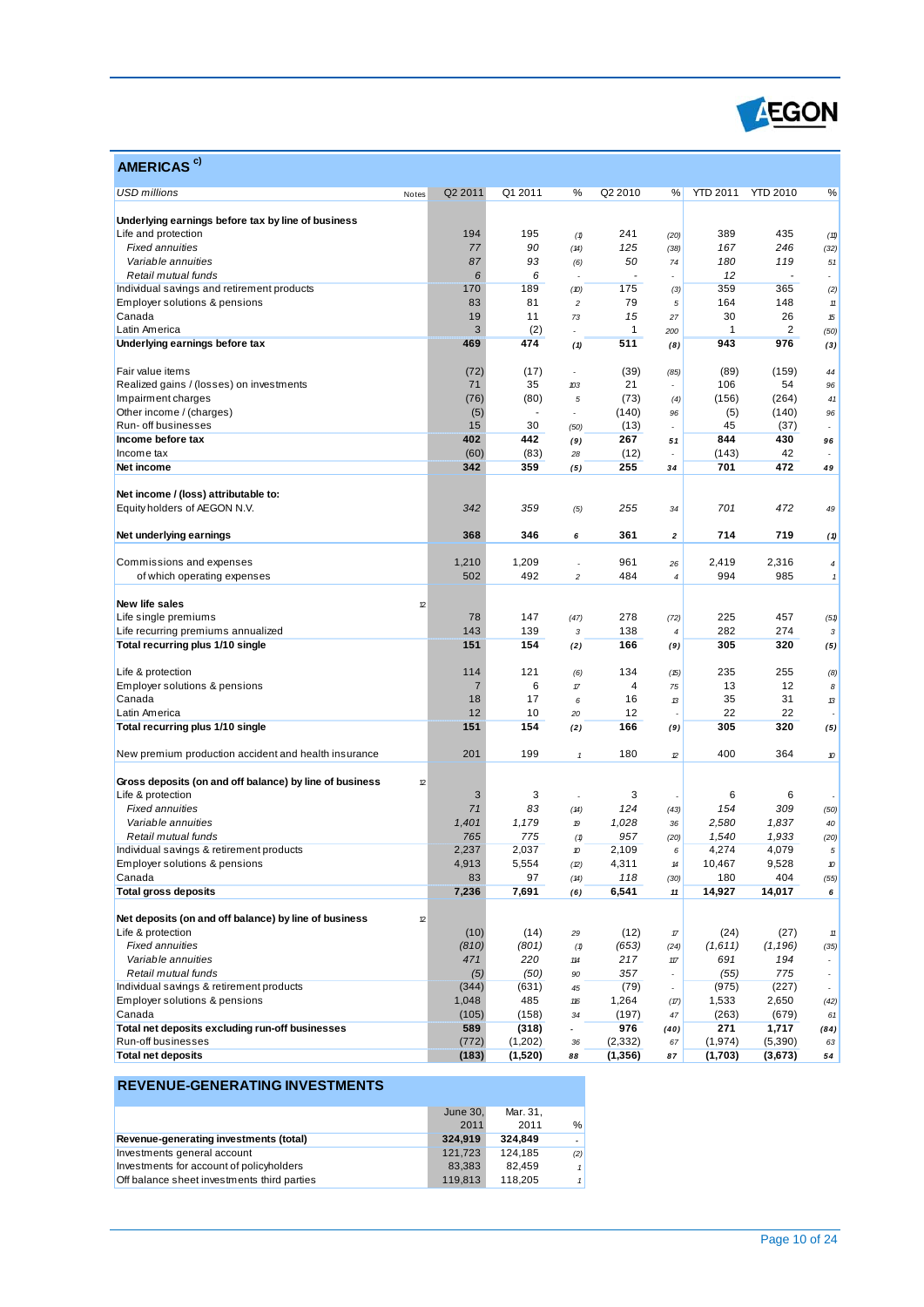

# THE NETHERLANDS

- o **Underlying earnings before tax decrease to EUR 74 million due to higher provisioning for longevity**
- o **Net income amounts to EUR 169 million**
- o **New life sales were level at EUR 40 million**

### **Underlying earnings before tax**

Underlying earnings from AEGON's operations in the Netherlands decreased to EUR 74 million as higher results in Life & Savings were more than offset by higher provisioning for longevity in Pensions and a decline in non-life results.

- Earnings from AEGON's Life & Savings operations in the Netherlands were strong and amounted to EUR 55 million as a result of favorable mortality and a higher contribution from mortgages compared to the second quarter of 2010.
- Earnings from the Pension business declined to EUR 16 million primarily due to higher provisioning for longevity of EUR 23 million. AEGON expects to provision approximately EUR 20 million on average per quarter in 2011, in addition to 2010 levels of provisioning.
- Earnings from Non-life were nil, a decrease from the comparable quarter of 2010 as a result of higher claims and investments made in the business to increase efficiency.
- The Distribution businesses recorded a loss of EUR 1 million, while associates contributed EUR 4 million.

### **Net income**

Net income from AEGON's businesses in the Netherlands remained level and amounted to EUR 169 million. Fair value items amounted to EUR 2 million, as the negative movement in market value of real estate was offset by other fair value items. Gains on investments totaled EUR 142 million for the quarter and were primarily a result of a strategic reallocation of equities into fixed income. Other charges of EUR 11 million included EUR 10 million of charges related to the restructuring of AEGON's bank and distribution businesses. The reorganization is expected to save EUR 20 million per annum in costs when completed.

#### **Return on capital**

In the first half of 2011, the return on capital excluding revaluation reserves, invested in AEGON's businesses in the Netherlands, remained level compared to the same period last year at 7.3%. Return on capital of AEGON's businesses excludes the benefit of leverage at the holding.

#### **Operating expenses**

Operating expenses increased to EUR 201 million in the second quarter of 2011, mainly as a result of restructuring charges and investments in the further development of new distribution capabilities. Excluding restructuring charges, operating expenses would have been level with the second quarter of 2010.

#### **Sales**

New life sales remained level at EUR 40 million during the second quarter of 2011. Individual life sales increased 19% to EUR 25 million driven by mortgagerelated product sales. Through successful mortgage production AEGON increased its market share in the individual life insurance market to above 11%. New mortgage production for the quarter amounted to EUR 1.1 billion, equivalent to an estimated market share of approximately 9%. Pension sales were lower than in the comparable quarter last year as the market is waiting for a final outcome of the national pension debate and pricing became more competitive in this market. AEGON was one of the first parties to adjust its pricing policy to reflect updated mortality tables.

Premium production for accident & health and non-life products amounted to EUR 11 million and increased slightly compared with the second quarter of 2010.

Gross deposits decreased to EUR 442 million as AEGON offered less competitive interest rates on savings accounts. Following the transfer of activities, third-party pension deposits are included in AEGON Asset Management's gross deposits from the second quarter of 2011.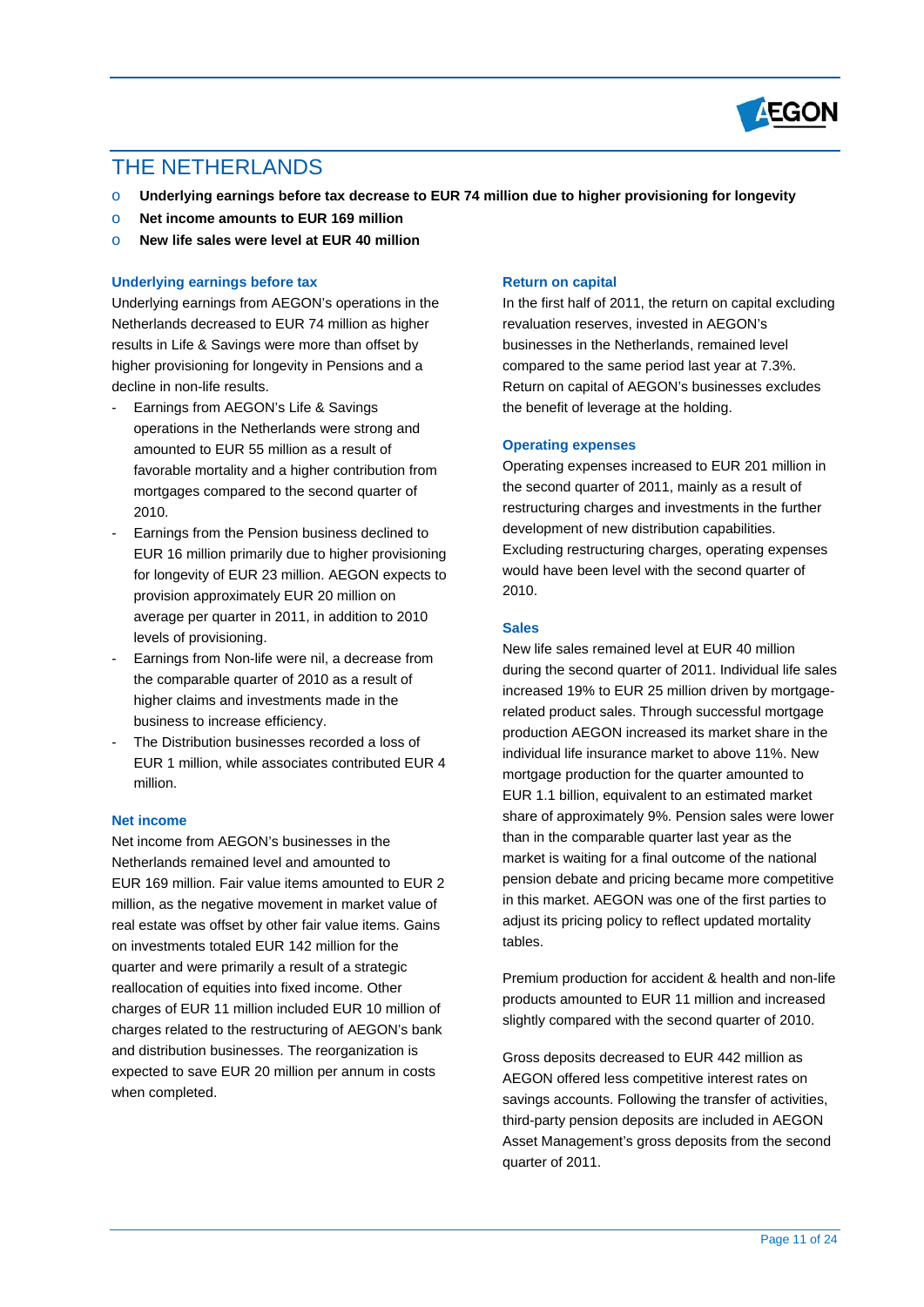

# **Value of new business**

The value of new business declined to EUR 20 million, mainly as a result of higher mortgage-related funding costs and updated mortality assumptions. The internal rate of return on new business amounted to 17%.

# **Revenue-generating investments**

Revenue-generating investments decreased 18% to EUR 60 billion compared with the previous quarter. This was mainly driven by the transfer of EUR 12 billion of assets related to third-party pension asset management operations from AEGON The Netherlands to AEGON Asset Management.

# **THE NETHERLANDS**

| <b>EUR</b> millions                                     | Q2 2011<br>Notes     | Q1 2011              | %              | Q2 2010             | %                        | <b>YTD 2011</b>      | <b>YTD 2010</b>    | %                        |
|---------------------------------------------------------|----------------------|----------------------|----------------|---------------------|--------------------------|----------------------|--------------------|--------------------------|
|                                                         |                      |                      |                |                     |                          |                      |                    |                          |
| Underlying earnings before tax by line of business      |                      |                      |                |                     |                          |                      |                    |                          |
| Life and Savings                                        | 55                   | 43                   | 28             | 42                  | 31                       | 98                   | 81                 | 21                       |
| Pensions                                                | 16                   | 22                   | (27)           | 29                  | (45)                     | 38                   | 76                 | (50)                     |
| Non life                                                |                      | 5                    | $\overline{a}$ | 19                  |                          | 5                    | 26                 | (8 <sub>0</sub> )        |
| Distribution                                            | (1)                  | 11<br>$\blacksquare$ | ÷,             | 6<br>$\mathbf{1}$   | $\overline{a}$           | 10<br>$\overline{4}$ | 17<br>$\mathbf{1}$ | (41)                     |
| Share in underlying earnings before tax of associates   | $\overline{4}$<br>74 | 81                   |                | 97                  |                          | 155                  | 201                |                          |
| Underlying earnings before tax                          |                      |                      | (9)            |                     | (24)                     |                      |                    | (23)                     |
| Fair value items                                        | $\overline{2}$       | (60)                 |                | 68                  | (97)                     | (58)                 | 159                |                          |
| Realized gains / (losses) on investments                | 142                  | 35                   | $\overline{a}$ | 23                  | ÷                        | 177                  | 119                | 49                       |
| Impairment charges                                      | (3)                  | (2)                  | (50)           | (6)                 | 50                       | (5)                  | (7)                | 29                       |
| Other income / (charges)                                | (11)                 | (8)                  | (38)           | 33                  | ٠                        | (19)                 | 33                 |                          |
| Income before tax                                       | 204                  | 46                   | $\overline{a}$ | 215                 | (5)                      | 250                  | 505                | (50)                     |
| Income tax                                              | (35)                 | (7)                  | ÷,             | (45)                | 22                       | (42)                 | (112)              | 63                       |
| Net income                                              | 169                  | 39                   | ÷.             | 170                 | (1)                      | 208                  | 393                | (47)                     |
|                                                         |                      |                      |                |                     |                          |                      |                    |                          |
| Net income / (loss) attributable to:                    |                      |                      |                |                     |                          |                      |                    |                          |
| Equity holders of AEGON N.V.                            | 169                  | 39                   |                | 170                 | (1)                      | 208                  | 393                | (47)                     |
|                                                         |                      |                      |                |                     |                          |                      |                    |                          |
| Net underlying earnings                                 | 67                   | 66                   | $\overline{2}$ | 57                  | 18                       | 133                  | 134                | (1)                      |
| Commissions and expenses                                | 278                  | 272                  | $\overline{c}$ | 263                 | 6                        | 550                  | 527                | $\overline{4}$           |
| of which operating expenses                             | 201                  | 189                  | 6              | 182                 | $\boldsymbol{v}$         | 390                  | 364                | $\overline{7}$           |
|                                                         |                      |                      |                |                     |                          |                      |                    |                          |
| New life sales                                          |                      |                      |                |                     |                          |                      |                    |                          |
| Life single premiums                                    | 217                  | 457                  | (53)           | 241                 | (10)                     | 674                  | 638                | 6                        |
| Life recurring premiums annualized                      | 18                   | 19                   | (5)            | 18                  |                          | 37                   | 40                 | (8)                      |
| Total recurring plus 1/10 single                        | 40                   | 65                   | (38)           | 41                  | (2)                      | 105                  | 103                | $\mathbf{2}$             |
|                                                         |                      |                      |                |                     |                          |                      |                    |                          |
| Life and Savings                                        | 25                   | 26                   | (4)            | 21                  | $\boldsymbol{p}$         | 51                   | 48                 | 6                        |
| Pensions                                                | 15                   | 39                   | (62)           | 20                  | (25)                     | 54                   | 55                 | (2)                      |
| Total recurring plus 1/10 single                        | 40                   | 65                   | (38)           | 41                  | (2)                      | 105                  | 103                | $\mathbf{2}$             |
|                                                         |                      |                      |                |                     |                          |                      |                    |                          |
| New premium production accident and health insurance    | $\overline{4}$       | 10<br>8              | (60)           | $\overline{4}$<br>6 |                          | 14                   | 15<br>14           | (7)                      |
| New premium production general insurance                | $\overline{7}$       |                      | (13)           |                     | $\sqrt{n}$               | 15                   |                    | $\overline{7}$           |
| Gross deposits (on and off balance) by line of business |                      |                      |                |                     |                          |                      |                    |                          |
| Life and Savings                                        | 442                  | 382                  | 16             | 534                 | (17)                     | 824                  | 1,217              | (32)                     |
| Pensions                                                |                      | 80                   |                | 90                  |                          | 80                   | 150                | (47)                     |
| <b>Total gross deposits</b>                             | 442                  | 462                  | (4)            | 624                 | (29)                     | 904                  | 1,367              | (34)                     |
|                                                         |                      |                      |                |                     |                          |                      |                    |                          |
| Net deposits (on and off balance) by line of business   |                      |                      |                |                     |                          |                      |                    |                          |
| Life and Savings                                        | (113)                | (142)                | 20             | 50                  | $\overline{\phantom{a}}$ | (255)                | 132                |                          |
| Pensions                                                |                      | 27                   |                | 5                   |                          | 27                   | (10)               |                          |
| <b>Total net deposits</b>                               | (113)                | (115)                | $\mathbf 2$    | 55                  | $\overline{a}$           | (228)                | 122                | $\overline{\phantom{a}}$ |
|                                                         |                      |                      |                |                     |                          |                      |                    |                          |

|                                             | June 30, | Mar. 31. |      |
|---------------------------------------------|----------|----------|------|
|                                             | 2011     | 2011     | $\%$ |
| Revenue-generating investments (total)      | 60.005   | 73.393   | (18) |
| Investments general account                 | 36,810   | 37.448   | (2)  |
| Investments for account of policyholders    | 23.195   | 23.627   | (2)  |
| Off balance sheet investments third parties | ٠        | 12.318   |      |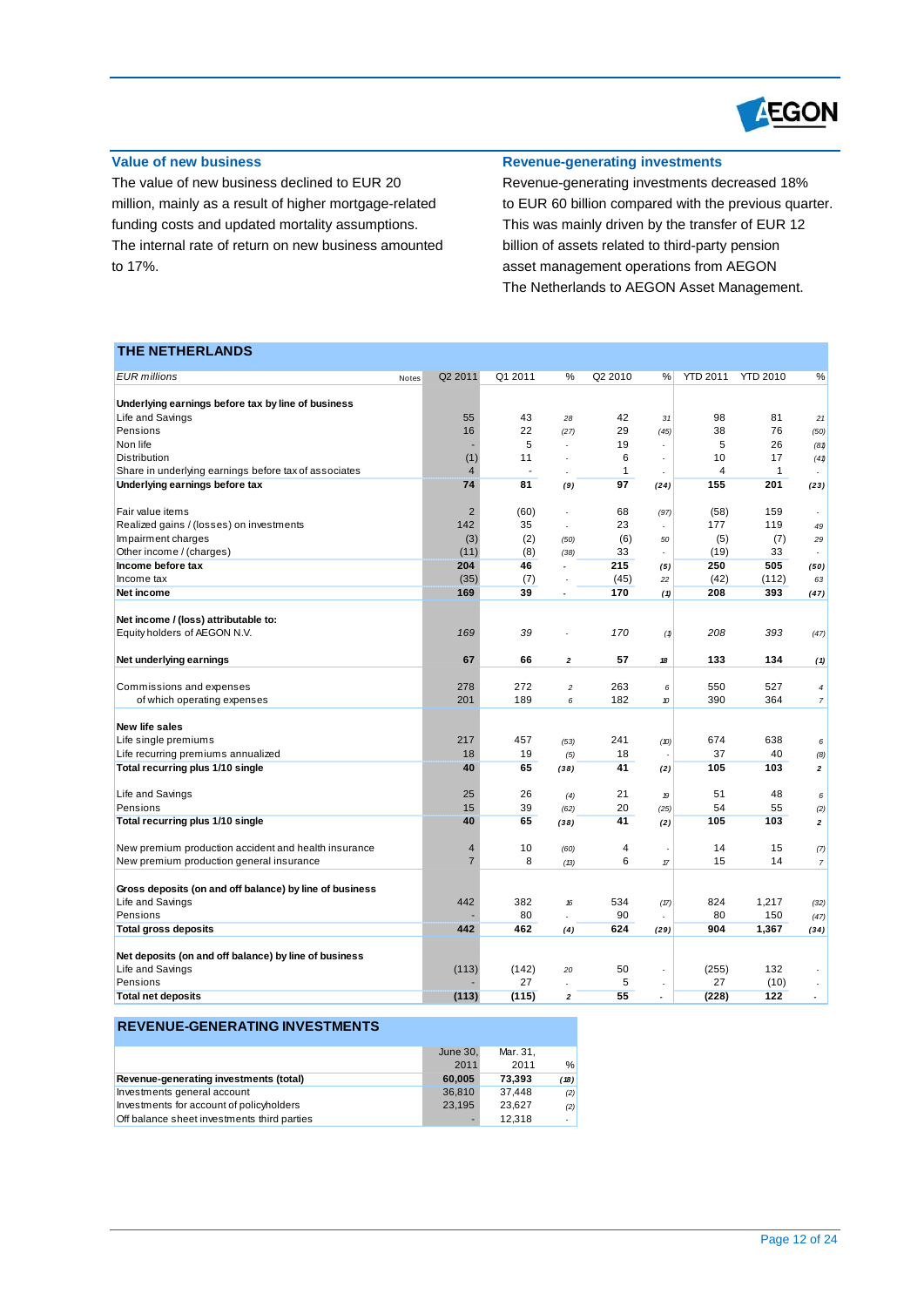

# UNITED KINGDOM

- o **Underlying earnings before tax of GBP 9 million due to anticipated exceptional charges and expenses**
- o **Net income amounts to GBP (15) million**
- o **New life sales decrease to GBP 191 million as a result of lower pension sales**

# **Underlying earnings before tax**

In the United Kingdom, underlying earnings before tax amounted to GBP 9 million as a result of charges relating to the customer redress program (GBP 12 million) and expenses related to the execution of this program (GBP 6 million), the development of new product propositions (GBP 7 million) and expenses related to regulatory changes. These exceptional expenses are expected to continue throughout the remainder of 2011.

- Earnings from Life increased to GBP 17 million. mainly as a result of cost reductions.
- Pensions recorded a loss of GBP 7 million as the benefits from further business growth and improved market conditions were more than offset by charges of GBP 12 million relating to the customer redress program, expenses related to the execution of this program of GBP 6 million and investments of GBP 7 million in the development of new propositions.
- Distribution recorded a loss of GBP 1 million, level with the results in the same quarter last year.

In May 2009, AEGON began the implementation of a program to identify and correct historical issues within its customer policy records. The immediate priority of the program has been to deal with issues that resulted in financial detriment and to return affected customers to the financial position they would have been in had the issue not occurred. The program of determining the full scope of customer redress is expected to continue throughout the remainder of the year and could lead to additional charges. AEGON is on track to resolve all issues and expects to have repaid the majority of the customer detriment by the end of 2011.

### **Net income**

Net income declined to GBP (15) million, as lower underlying earnings and higher impairments were only partly offset by better results on fair value items and higher gains on investments.

Gains on investments amounted to GBP 10 million as a result of a continuing shift from corporate bonds into gilts. Impairments in the second quarter increased to GBP 35 million as a result of exchange offers on specific holdings of European banks. Net income also contained a charge of GBP 13 million related to the restructuring of AEGON's operations in the United Kingdom.

### **Return on capital**

In the first half of 2011, the return on average capital invested in the United Kingdom, excluding the revaluation reserves, declined to 3.8%. The decrease was the result of higher average capital invested in the unit in combination with lower net underlying earnings. Return on capital of AEGON's businesses excludes the benefit of leverage at the holding.

#### **Operating expenses**

Operating expenses increased to GBP 109 million, mainly driven by charges relating to the restructuring program of GBP 13 million, as well as investments in the new proposition development of GBP 7 million. Operating expenses in the second quarter of 2011 also include expenses of GBP 6 million relating to the execution of the customer redress program. The restructuring aims to reduce operating expenses by 25%, or GBP 80-85 million, by the end of 2011. It is expected that further restructuring charges will arise in coming quarters. To date, AEGON has enacted cost savings of GBP 58 million.

### **Sales**

New life sales decreased to GBP 191 million during the quarter as a result of a planned decrease in sales of individual pensions, new group schemes and annuities following repricing, partially offset by an increase in group pension new entrants.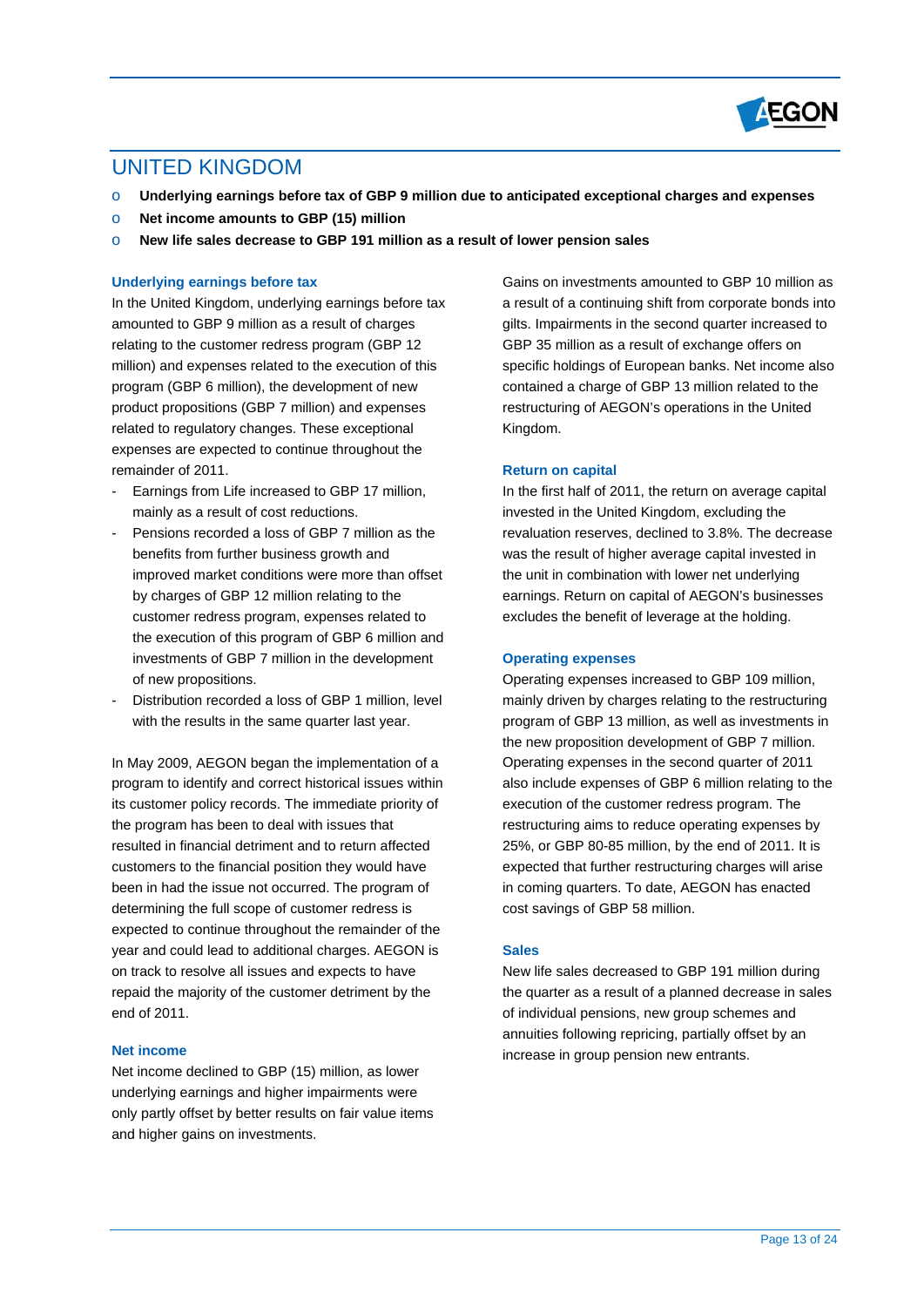

# **Value of new business**

Value of new business in the United Kingdom declined to GBP 10 million, mainly driven by lower sales. The internal rate of return on new business for the second quarter was 11%.

# **Revenue-generating investments**

Revenue-generating investments remained level at GBP 58 billion compared with the first quarter 2011.

# **UNITED KINGDOM**

| <b>GBP</b> millions                                                           | Notes          | Q2 2011      | Q1 2011                  | %             | Q2 2010             | %              | <b>YTD 2011</b> | <b>YTD 2010</b> | %              |
|-------------------------------------------------------------------------------|----------------|--------------|--------------------------|---------------|---------------------|----------------|-----------------|-----------------|----------------|
|                                                                               |                |              |                          |               |                     |                |                 |                 |                |
| Underlying earnings before tax by line of business                            |                |              |                          |               |                     |                |                 |                 |                |
| Life                                                                          |                | 17           | 21                       | (19)          | 15                  | 13             | 38              | 33              | 15             |
| Pensions                                                                      |                | (7)          | (9)                      | 22            | 5                   |                | (16)            | 14              |                |
| <b>Distribution</b>                                                           |                | (1)          | (2)                      | 50            | (2)                 | 50             | (3)             | (4)             | 25             |
| Underlying earnings before tax                                                |                | $\mathbf{Q}$ | 10                       | (10)          | 18                  | (50)           | 19              | 43              | (56)           |
| Fair value items                                                              |                |              | (1)                      | ÷             | (11)                |                | (1)             | (9)             | 89             |
| Realized gains / (losses) on investments                                      |                | 10           | 25                       | (60)          | 3                   |                | 35              | 5               |                |
| Impairment charges                                                            |                | (35)         | $\overline{\phantom{a}}$ |               | (1)                 |                | (35)            | (8)             |                |
| Other income / (charges)                                                      | $\overline{7}$ | $\mathbf{1}$ | (5)                      |               | 19                  | (95)           | (4)             | 40              |                |
| Income before tax                                                             |                | (15)         | 29                       |               | 28                  | $\overline{a}$ | 14              | 71              | (80)           |
| Income tax attributable to policyholder return                                |                | (15)         | (1)                      |               | (19)                | 21             | (16)            | (40)            | 60             |
| Income before income tax on shareholders return                               |                | (30)         | 28                       |               | 9                   |                | (2)             | 31              | $\overline{a}$ |
| Income tax on shareholders return                                             |                | 15           | 18                       | (17)          | 15                  |                | 33              | 13              | 154            |
| Net income                                                                    |                | (15)         | 46                       | ÷.            | 24                  | $\overline{a}$ | 31              | 44              | (30)           |
|                                                                               |                |              |                          |               |                     |                |                 |                 |                |
| Net income / (loss) attributable to:                                          |                |              |                          |               |                     |                |                 |                 |                |
| Equity holders of AEGON N.V.                                                  |                | (15)         | 46                       |               | 24                  | ÷,             | 31              | 44              | (30)           |
|                                                                               |                |              |                          |               |                     |                |                 |                 |                |
| Net underlying earnings                                                       |                | 14           | 33                       | (58)          | 31                  | (55)           | 47              | 53              | (11)           |
|                                                                               |                |              |                          |               |                     |                |                 |                 |                |
| Commissions and expenses                                                      |                | 193          | 172                      | $\mathcal{D}$ | 181                 | $\overline{7}$ | 365             | 351             | 4              |
| of which operating expenses                                                   |                | 109          | 98                       | 11            | 95                  | 15             | 207             | 190             | 9              |
|                                                                               |                |              |                          |               |                     |                |                 |                 |                |
| New life sales                                                                | 8              |              |                          |               |                     |                |                 |                 |                |
| Life single premiums                                                          |                | 711          | 841                      | (15)          | 1,050               | (32)           | 1,552           | 2,189           | (29)           |
| Life recurring premiums annualized                                            |                | 120          | 127                      | (6)           | 158                 | (24)           | 247             | 279             | (11)           |
| Total recurring plus 1/10 single                                              |                | 191          | 211                      | (9)           | 263                 | (27)           | 402             | 498             | (19)           |
|                                                                               |                |              |                          |               |                     |                |                 |                 |                |
| Life                                                                          |                | 15           | 16                       | (6)           | 23                  | (35)           | 31              | 49              | (37)           |
| Pensions                                                                      |                | 176          | 195                      | (D)           | 240                 | (27)           | 371             | 449             | (17)           |
| Total recurring plus 1/10 single                                              |                | 191          | 211                      | (9)           | 263                 | (27)           | 402             | 498             | (19)           |
|                                                                               |                |              |                          |               |                     |                |                 |                 |                |
| Gross deposits (on and off balance) by line of business<br>Variable annuities |                |              |                          |               |                     |                |                 |                 |                |
|                                                                               |                | 14<br>14     | 17<br>17                 | (B)           | 16                  | (13)           | 31              | 48<br>48        | (35)           |
| <b>Total gross deposits</b>                                                   |                |              |                          | (18)          | 16                  | (13)           | 31              |                 | (35)           |
|                                                                               |                |              |                          |               |                     |                |                 |                 |                |
| Net deposits (on and off balance) by line of business<br>Variable annuities   |                | 12           | $\overline{\mathbf{c}}$  |               |                     |                | 14              | 34              |                |
| <b>Total net deposits</b>                                                     |                | 12           | $\overline{2}$           |               | 9<br>$\overline{9}$ | 33             | 14              | 34              | (59)           |
|                                                                               |                |              |                          |               |                     | 33             |                 |                 | (59)           |

|                                          | June 30, | Mar. 31. |   |
|------------------------------------------|----------|----------|---|
|                                          | 2011     | 2011     | % |
| Revenue-generating investments (total)   | 58,319   | 57.717   |   |
| Investments general account              | 7.952    | 7.855    |   |
| Investments for account of policyholders | 50.367   | 49.862   |   |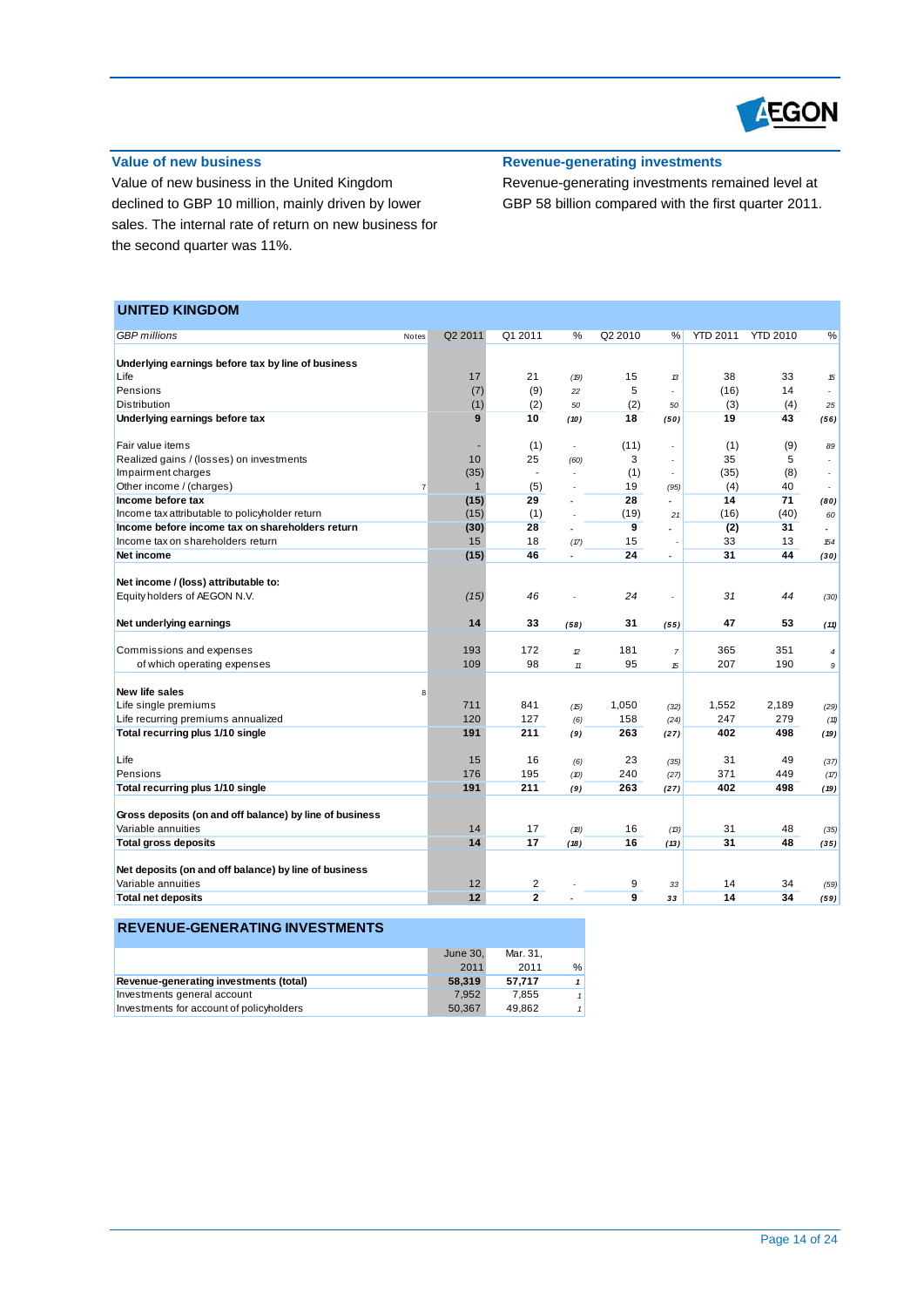

# NEW MARKETS

- Underlying earnings before tax increase 48% to EUR 59 million mainly driven by higher results in CEE
- o **Net income increases to EUR 39 million**
- o **New life sales decline to EUR 70 million driven by lower single premium sales in Poland and Spain**

## **Underlying earnings before tax**

In New Markets, AEGON reported underlying earnings before tax of EUR 59 million as a result of higher underlying earnings before tax from Central & Eastern Europe and AEGON Asset Management.

- Earnings from Central & Eastern Europe increased to EUR 29 million, largely driven by higher earnings in Hungary, as an improvement in the claim experience more than offset the negative impact from pension legislation changes. The comparable quarter in 2010 included higher claims related to storms and floods in Hungary.
- Results from AEGON's operations in Asia improved to EUR (8) million. Higher contributions from the in-force business were only partly offset by continued investments in the company's joint ventures in China, India and Japan. The results for the Asia regional office have been included in the Asia results since the first quarter of 2011, following the implementation of the new operational structure for the Asian operations.
- Earnings from Spain & France increased to EUR 20 million as a result of business growth in Spain following the successful strategic focus on the bancassurance channel.
- Earnings from Variable Annuities Europe amounted to nil as a result of a true up of deferred policy acquisition costs.
- AEGON Asset Management reported increased earnings of EUR 18 million driven by higher performance fees and lower expenses.

In June, over EUR 2 billion of pension assets were transferred to the Hungarian State. As part of the new pension legislation in Hungary, asset management and administration fees have been reduced. In Poland, the government reduced contributions to private pension funds. AEGON expects the measures in Hungary and Poland to have a negative impact on underlying earnings of approximately EUR 20 million in 2011, much of which is expected to occur during the second half of the year.

#### **Net income**

Net income from New Markets increased to EUR 39 million during the quarter, primarily as a result of higher underlying earnings. In addition, lower realized gains were offset by lower other charges. Impairment charges declined to EUR 4 million and were mainly related to mortgages in the CEE.

### **Return on capital**

In the first half of 2011, the return on capital invested in New Markets, excluding revaluation reserves, increased to 8.2%, mainly the result of higher net underlying earnings. AEGON's businesses reported under New Markets are in different stages of development and therefore generate different returns. The majority of the capital is allocated to Central & Eastern Europe and Spain & France, which posted returns of 15.6% and 6.0% respectively. Return on capital of AEGON's businesses excludes the benefit of leverage at the holding.

### **Operating expenses**

Operating expenses increased to EUR 132 million in the second quarter, mainly as a result of higher operating expenses in Spain, Asia and Variable Annuities Europe as a result of growth of the business.

#### **Sales**

New life sales declined 5% to EUR 70 million.

- In Central & Eastern Europe, new life sales increased by 25% to EUR 30 million driven by Hungary and Turkey. A decline in single premium production in Poland was offset by an increase in life recurring premium production, mainly as a result of increased focus on life insurance in Hungary and Poland.
- In Asia, new life sales declined to EUR 7 million as growth in India was offset by lower new life sales in China, primarily as a result of new regulation.
- New life sales in Spain & France declined 20% to EUR 33 million, largely as a result of lower production at one of the distribution partners in Spain.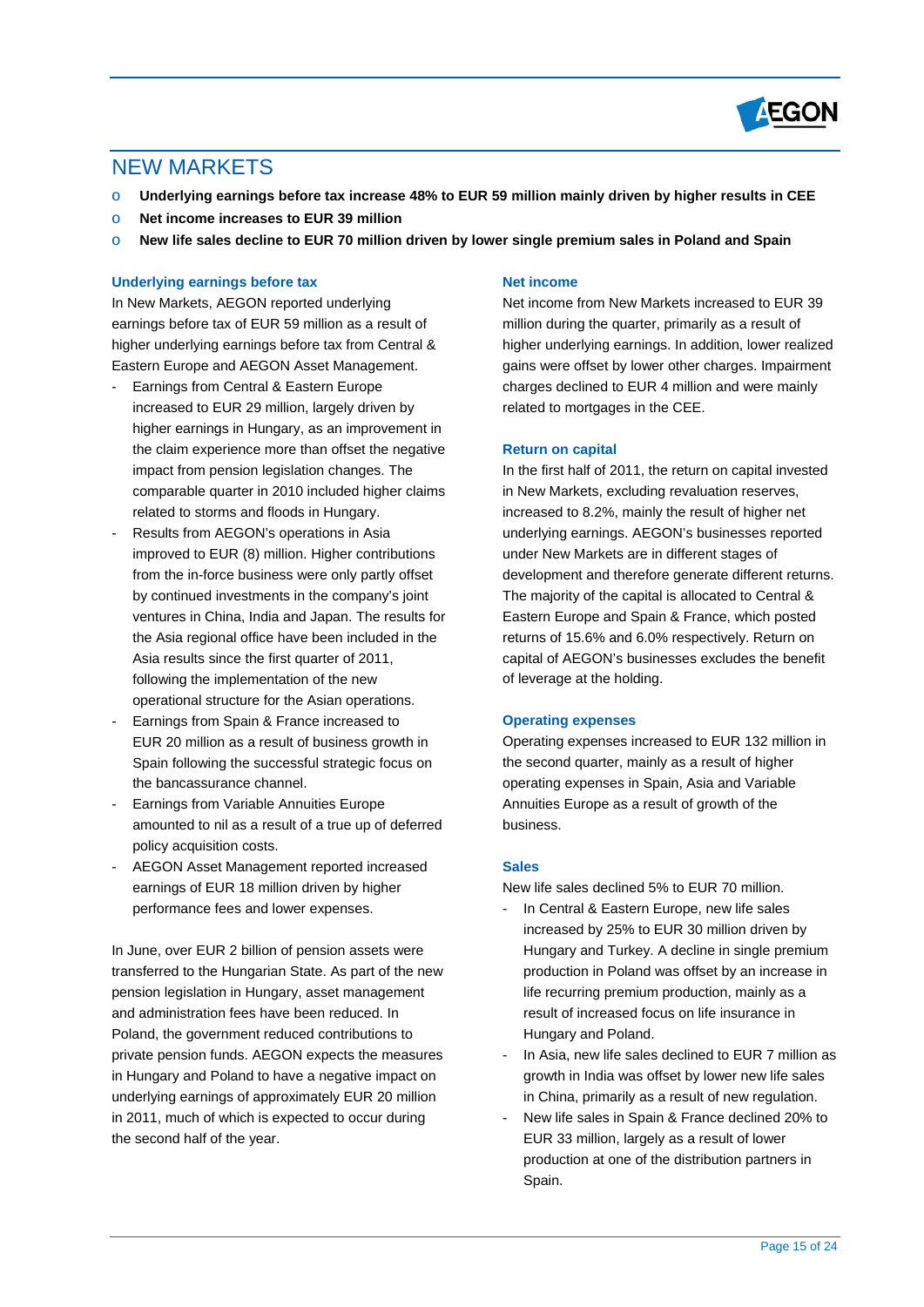

New premium production from AEGON's general insurance and accident & health businesses decreased to EUR 8 million, driven by lower motor insurance production due to increased competition.

Gross deposits in New Markets declined to EUR 1.2 billion, primarily driven by lower asset management deposits.

# **Value of new business**

Value of new business in New Markets decreased to EUR 20 million as a result of combined negative effects of adverse pension legislation in Hungary, lower production at one of the distribution partners in Spain and margin pressure for Variable Annuities Europe.

# **Revenue-generating investments**

Revenue-generating investments increased 31% compared with the first quarter of 2011 to EUR 42 billion, driven by the transfer of EUR 12 billion of assets related to third-party pension asset management operations from AEGON The Netherlands to AEGON Asset Management, which were only partly offset by net outflows in Hungary.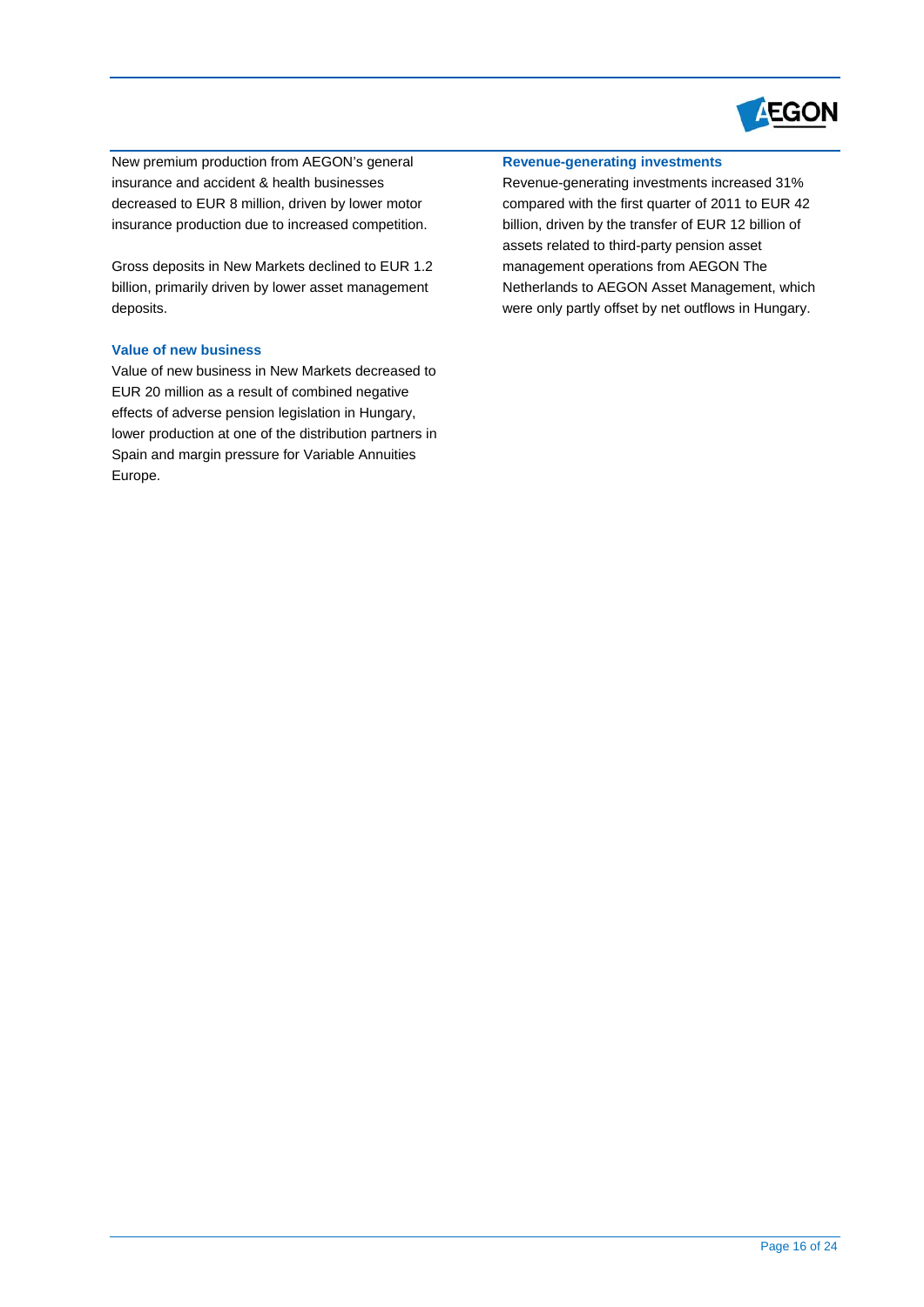

| <b>NEW MARKETS</b>                                   |       |                |                          |                |              |                |                 |                 |                          |
|------------------------------------------------------|-------|----------------|--------------------------|----------------|--------------|----------------|-----------------|-----------------|--------------------------|
| <b>EUR</b> millions                                  | Notes | Q2 2011        | Q1 2011                  | %              | Q2 2010      | %              | <b>YTD 2011</b> | <b>YTD 2010</b> | %                        |
| Underlying earnings before tax                       |       |                |                          |                |              |                |                 |                 |                          |
| Central Eastern Europe                               |       | 29             | 26                       | 12             | 19           | 53             | 55              | 46              | 20                       |
| Asia                                                 |       | (8)            | (11)                     | 27             | (11)         | 27             | (19)            | (17)            | (2)                      |
| Spain & France                                       |       | 20             | 23                       | (13)           | 19           | $\sqrt{5}$     | 43              | 39              | 10                       |
| Variable Annuities Europe                            |       |                | 5                        | $\overline{a}$ | $\mathbf{1}$ | ٠              | 5               | (1)             | $\overline{\phantom{a}}$ |
| AEGON Asset Management                               |       | 18             | 14                       | 29             | 12           | 50             | 32              | 19              | 68                       |
| Underlying earnings before tax                       |       | 59             | 57                       | 4              | 40           | 48             | 116             | 86              | 35                       |
| Fair value items                                     |       | (3)            | $\overline{\phantom{a}}$ |                | (4)          | 25             | (3)             | (1)             | (200)                    |
| Realized gains / (losses) on investments             |       |                | $\overline{2}$           |                | 8            |                | 2               | 11              | (82)                     |
| Impairment charges                                   |       | (4)            | (2)                      | (100)          | (9)          | 56             | (6)             | (11)            | 45                       |
| Other income / (charges)                             |       | (3)            | 11                       | ÷,             | (11)         | 73             | 8               | (11)            | $\overline{\phantom{a}}$ |
| Income before tax                                    |       | 49             | 68                       | (28)           | 24           | 104            | 117             | 74              | 58                       |
| Income tax                                           |       | (10)           | (26)                     | 62             | (9)          | (11)           | (36)            | (22)            | (64)                     |
| Net income                                           |       | 39             | 42                       | (7)            | 15           | 160            | 81              | 52              | 56                       |
| Net income / (loss) attributable to:                 |       |                |                          |                |              |                |                 |                 |                          |
| Equity holders of AEGON N.V.                         |       | 38             | 42                       | (10)           | 15           | 153            | 80              | 51              | 57                       |
| Non-controlling interests                            |       | $\mathbf{1}$   | $\overline{\phantom{a}}$ | $\overline{a}$ |              | $\overline{a}$ | $\mathbf{1}$    | $\mathbf{1}$    |                          |
| Net underlying earnings                              |       | 47             | 38                       | 24             | 30           | 57             | 85              | 62              | 37                       |
| Commissions and expenses                             |       | 175            | 180                      | (3)            | 169          | 4              | 355             | 344             | 3                        |
| of which operating expenses                          |       | 132            | 141                      | (6)            | 127          | $\overline{4}$ | 273             | 260             | 5                        |
| New life sales                                       | 12    |                |                          |                |              |                |                 |                 |                          |
| Life single premiums                                 |       | 117            | 174                      | (33)           | 234          | (50)           | 291             | 342             | (15)                     |
| Life recurring premiums annualized                   |       | 58             | 59                       | (2)            | 51           | 14             | 117             | 106             | 10                       |
| Total recurring plus 1/10 single                     |       | 70             | 76                       | (8)            | 74           | (5)            | 146             | 140             | 4                        |
| Life                                                 |       | 64             | 62                       | $\sqrt{3}$     | 66           | (3)            | 126             | 119             | 6                        |
| Associates                                           |       | 6              | 14                       | (57)           | 8            | (25)           | 20              | 21              | (5)                      |
| Total recurring plus 1/10 single                     |       | 70             | 76                       | (8)            | 74           | (5)            | 146             | 140             | 4                        |
| Central Eastern Europe                               |       | 30             | 27                       | 11             | 24           | 25             | 57              | 43              | 33                       |
| Asia                                                 |       | $\overline{7}$ | 11                       | (36)           | 9            | (22)           | 18              | 19              | (5)                      |
| Spain & France                                       |       | 33             | 38                       | (B)            | 41           | (20)           | 71              | 78              | (9)                      |
| Total recurring plus 1/10 single                     |       | 70             | 76                       | (8)            | 74           | (5)            | 146             | 140             | 4                        |
| New premium production accident and health insurance |       | $\mathbf{1}$   | 3                        | (67)           | 4            | (75)           | 4               | 8               | (50)                     |
| New premium production general insurance             |       | $\overline{7}$ | 5                        | 40             | 9            | (22)           | 12              | 15              | (20)                     |
| Gross deposits (on and off balance)                  | 12    |                |                          |                |              |                |                 |                 |                          |
| Central Eastern Europe                               |       | 167            | 182                      | (8)            | 249          | (33)           | 349             | 475             | (27)                     |
| Asia                                                 |       | 7              | 11                       | (36)           | 10           | (30)           | 18              | 35              | (49)                     |
| Spain & France                                       |       | 11             | 8                        | 38             | 12           | (8)            | 19              | 56              | (66)                     |
| Variable Annuities Europe                            |       | 159            | 131                      | 21             | 175          | (9)            | 290             | 363             | (20)                     |
| AEGON Asset Management                               |       | ୪୨୪            | 935                      | (4)            | 1,341        | (33)           | 1,833           | 2,451           | (25)                     |
| <b>Total gross deposits</b>                          |       | 1,242          | 1,267                    | (2)            | 1,787        | (30)           | 2,509           | 3,380           | (26)                     |
| Net deposits (on and off balance)                    | 12    |                |                          |                |              |                |                 |                 |                          |
| Central Eastern Europe                               |       | (1, 972)       | 108                      |                | 149          |                | (1,864)         | 218             | $\overline{\phantom{a}}$ |
| Asia                                                 |       |                | 11                       | (64)           | 9            | (56)           | 15              | 34              | (56)                     |
| Spain & France                                       |       | (43)           | (11)                     |                | 4            |                | (54)            | 29              |                          |
| Variable Annuities Europe                            |       | 63             | 26                       | 142            | 47           | 34             | 89              | 126             | (29)                     |
| AEGON Asset Management                               |       | (539)          | (1, 853)                 | $71$           | (22)         |                | (2, 392)        | (99)            |                          |
| <b>Total net deposits</b>                            |       | (2, 487)       | (1,719)                  | (45)           | 187          | ÷.             | (4, 206)        | 308             | $\sim$                   |

|                                             | June 30, | Mar. 31. |               |
|---------------------------------------------|----------|----------|---------------|
|                                             | 2011     | 2011     | $\frac{0}{0}$ |
| Revenue-generating investments (total)      | 42,154   | 32.211   | 31            |
| Investments general account                 | 2.819    | 2.926    | (4)           |
| Investments for account of policyholders    | 6.203    | 6.210    |               |
| Off balance sheet investments third parties | 33,132   | 23.075   | 44            |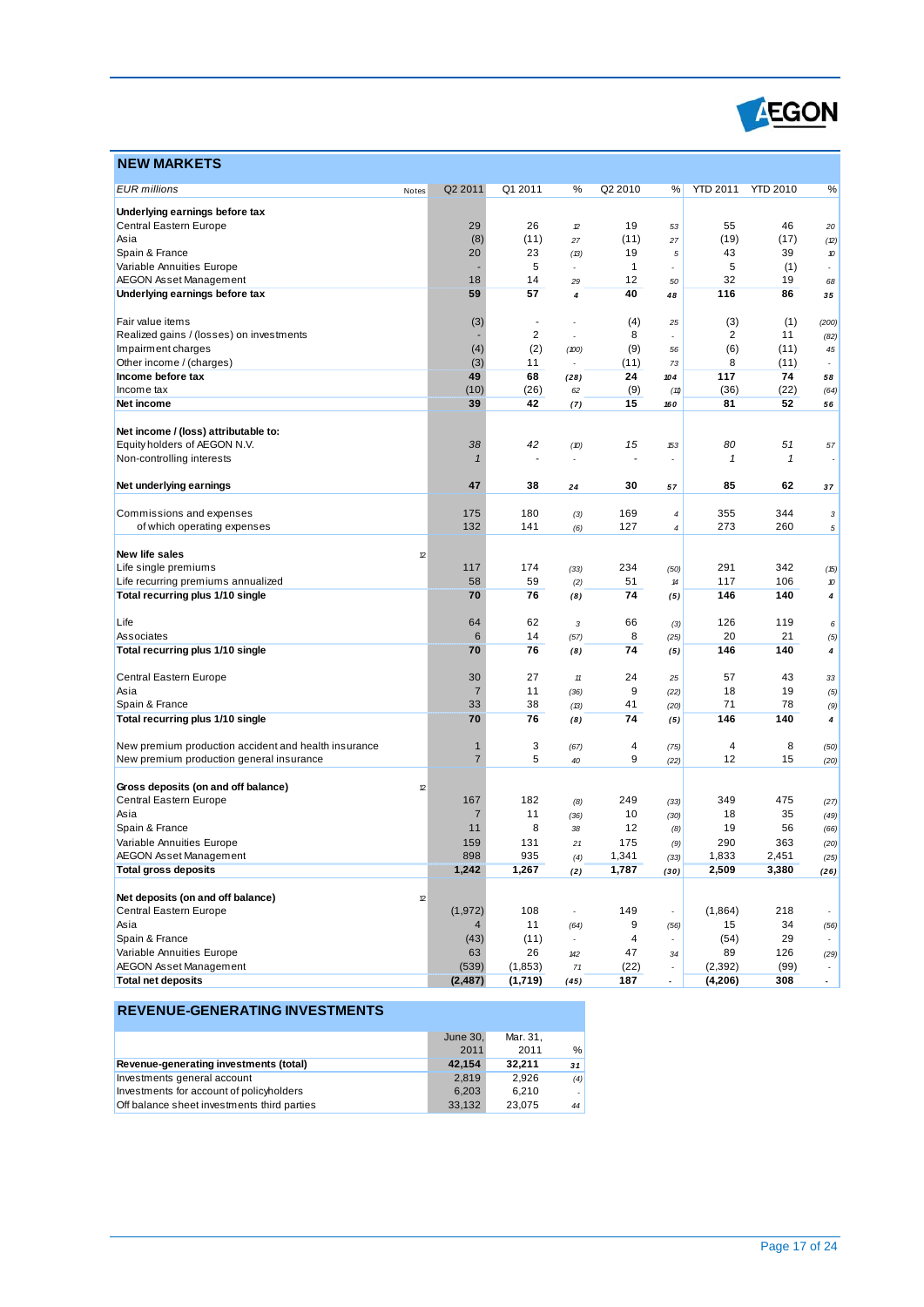

| FINANCIAL OVERVIEW, 2011 YEAR-TO-DATE GEOGRAPHICALLY <sup>C)</sup> |          |             |               |                |                                   |              |
|--------------------------------------------------------------------|----------|-------------|---------------|----------------|-----------------------------------|--------------|
|                                                                    |          | <b>The</b>  | <b>United</b> | <b>New</b>     | Holding,<br>other<br>activities & |              |
| <b>EUR millions</b>                                                | Americas | Netherlands | Kingdom       | <b>Markets</b> | eliminations                      | <b>Total</b> |
|                                                                    |          |             |               |                |                                   |              |
| Underlying earnings before tax by line of business                 |          |             |               |                |                                   |              |
| Life                                                               | 297      | 98          | 44            | 38             | -                                 | 477          |
| Individual savings and retirement products                         | 258      |             |               | (4)            | $\overline{a}$                    | 254          |
| Pensions                                                           | 117      | 38          | (18)          | $\overline{7}$ |                                   | 144          |
| Non-life                                                           |          | 5           |               | 22             |                                   | 27           |
| <b>Distribution</b>                                                |          | 10          | (4)           |                |                                   | 6            |
| Asset Management                                                   |          |             |               | 32             |                                   | 32           |
| Other                                                              |          |             |               |                | (150)                             | (150)        |
| Associates                                                         |          | 4           |               | 21             |                                   | 25           |
| Underlying earnings before tax                                     | 672      | 155         | 22            | 116            | (150)                             | 815          |
| Fair value items                                                   | (64)     | (58)        | (1)           | (3)            | 18                                | (108)        |
| Realized gains / (losses) on investments                           | 76       | 177         | 40            | $\overline{2}$ |                                   | 295          |
| Impairment charges                                                 | (111)    | (5)         | (40)          | (6)            | -                                 | (162)        |
| Other income / (charges)                                           | (3)      | (19)        | (5)           | 8              |                                   | (19)         |
| Run-off businesses                                                 | 32       |             |               |                |                                   | 32           |
| Income before tax                                                  | 602      | 250         | 16            | 117            | (132)                             | 853          |
| Income tax                                                         | (102)    | (42)        | 20            | (36)           | 38                                | (122)        |
| Net income                                                         | 500      | 208         | 36            | 81             | (94)                              | 731          |
| Net underlying earnings                                            | 509      | 133         | 54            | 85             | (109)                             | 672          |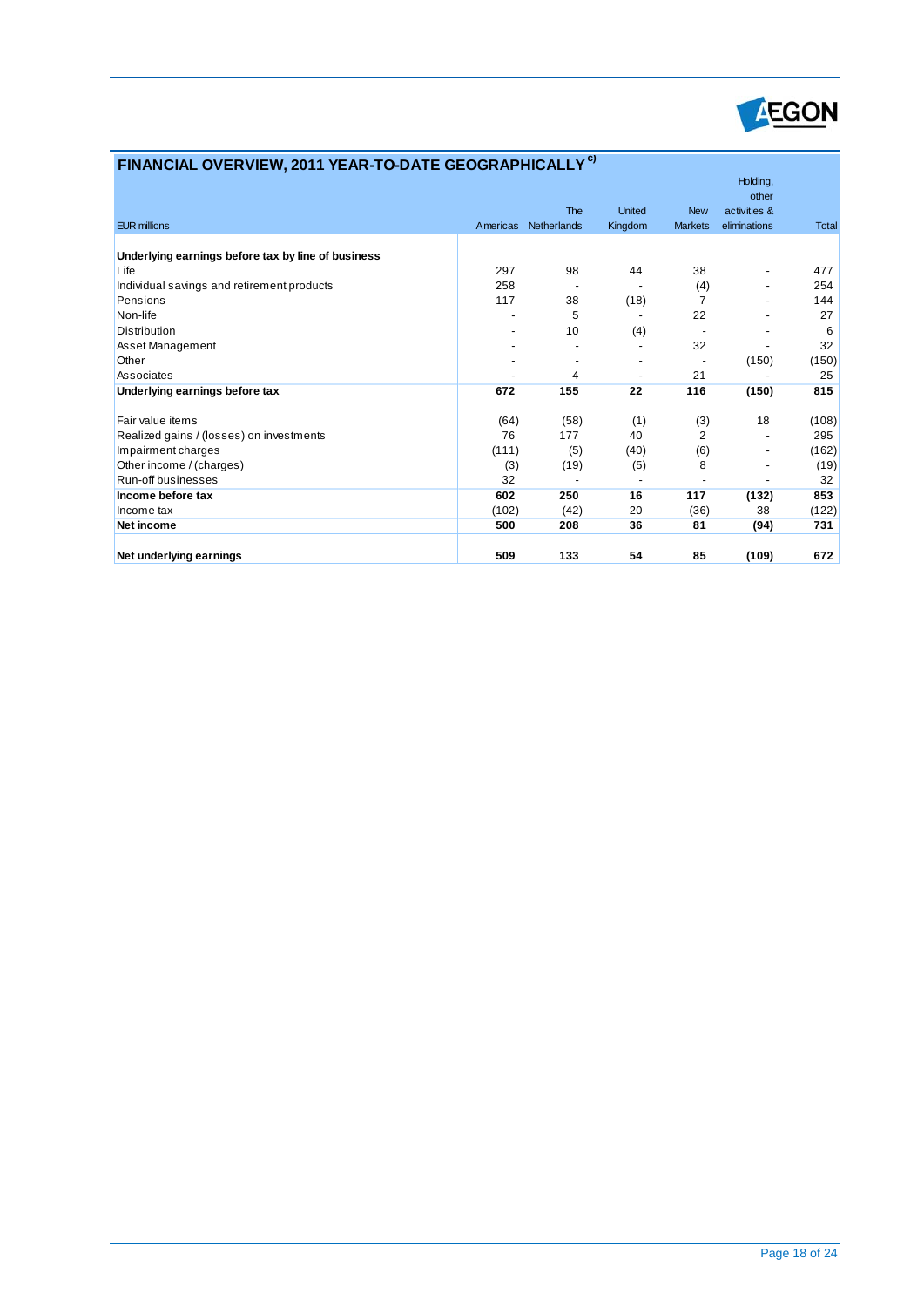

# OPERATIONAL HIGHLIGHTS FIRST SIX MONTHS 2011

## **Underlying earnings before tax**

AEGON's underlying earnings before tax amounted to EUR 815 million for the first six months of 2011. The decline compared with the same period last year was mainly due to unfavorable currency exchange rates, higher provisioning for longevity in the Netherlands and charges related to the customer redress program in the United Kingdom.

Underlying earnings from the Americas decreased to EUR 672 million. The decline was the result of a weakening of the US dollar against the euro and a lower contribution from fixed annuities as balances are being managed lower. Lower earnings from Life & Protection were offset by higher fee-based earnings, consistent with AEGON's strategy.

In the Netherlands, underlying earnings decreased to EUR 155 million as a result of higher provisioning for longevity of EUR 47 million and investments in developing new distribution capabilities. AEGON expects to provision on average EUR 20 million per quarter in 2011, in addition to 2010 levels of provisioning.

In the United Kingdom, underlying earnings declined to EUR 22 million. The decrease was mainly due to charges of EUR 39 million related to an ongoing program to correct historical issues within customer policy records.

Underlying earnings from New Markets increased to EUR 116 million driven mainly by growth in Central & Eastern Europe and AEGON Asset Management.

Higher funding costs and increased expenses related to the preparation for implementation of Solvency II increased costs for the holding company to EUR 150 million in the first six months of 2011.

#### **Net income**

Net income decreased to EUR 731 million. Higher net income for the Americas and New Markets was offset by lower net income for the Netherlands and the United Kingdom.

### **Fair value items**

In the first six months of 2011, fair value items recorded a loss of EUR 108 million. An improvement in the Americas related to strong results from real estate and private equity was more than offset by an exceptional loss on strategic allocation funds in the Netherlands. In addition, results related to the interest rate hedging program in the Netherlands contributed less than in the comparable period.

#### **Realized gains on investments**

Realized gains on investments increased to EUR 295 million for the first half of the year and were the result of normal trading in the investment portfolio and a reallocation of equities into fixed income in the Netherlands.

#### **Impairment charges**

Impairment charges improved considerably to EUR 162 million and were linked to residential mortgage-backed securities in the United States and the result of exchange offers on specific European bank holdings in the United Kingdom.

#### **Other charges**

Other charges amounted to EUR 19 million and are mostly related to the annual Hungarian bank tax of EUR 20 million and restructuring charges in the United Kingdom (EUR 23 million), the Netherlands (EUR 18 million) and New Markets (EUR 9 million). These charges are partly offset by a EUR 37 million benefit related to the settlement of legal claims.

#### **Run-off businesses**

As of the first quarter of 2011, AEGON's run-off line of business in the Americas comprises the institutional spread-based business, structured settlement pay-out annuities, BOLI/COLI and life reinsurance. The results of the combined run-off businesses for the first six months of 2011 increased to EUR 32 million, mainly as a result of a lower amortization yield paid on internally transferred assets related to the institutional spread-based business, favorable mortality results in the pay-out annuities block of business and strong BOLI/COLI earnings.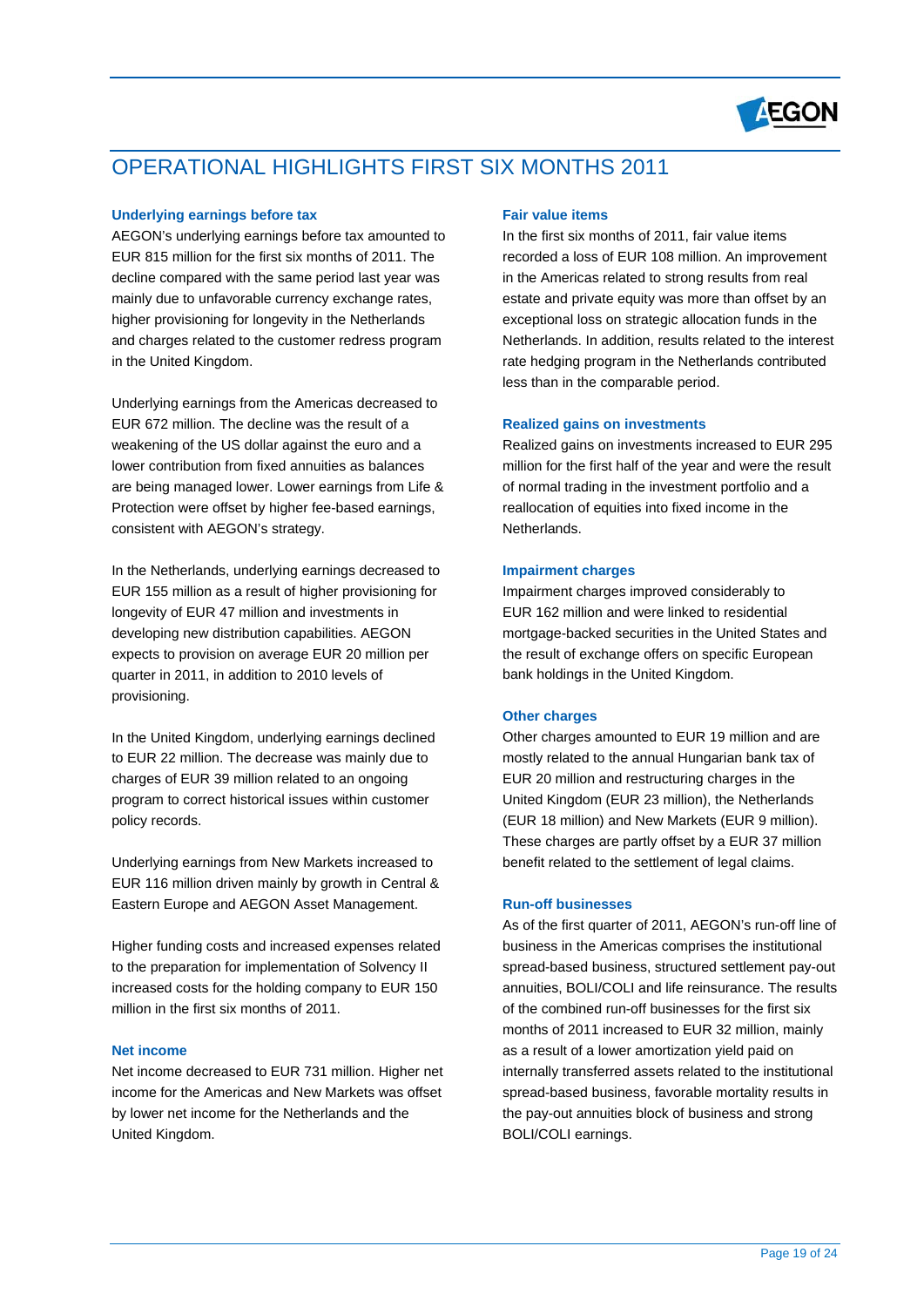

#### **Income tax**

Tax charges for the first six months of 2011 amounted to EUR 122 million. These charges included EUR 21 million in tax benefits related to cross-border intercompany reinsurance transactions and one-time tax credits the United States and the United Kingdom totaling EUR 38 million.

#### **Return on equity**

In the first half of 2011, AEGON's return on equity declined to 8.0%, mainly the result of higher average shareholders' equity excluding revaluation reserves. The increase in average shareholders' equity was mainly the result of an equity issue of EUR 0.9 billion in February 2011.

#### **Operating expenses**

Operating expenses increased 2% to EUR 1,684 million. Cost savings in AEGON's established markets were more than offset by restructuring charges in these businesses. At constant currencies and excluding restructuring charges and employee benefit plans, operating expenses remained level.

#### **Sales**

AEGON's total sales decreased 8% to EUR 2.7 billion. New life sales declined mainly as a result of lower production in the United Kingdom and the Americas following repricing of products, only partly offset by growth in Central & Eastern Europe and the Netherlands. Growth of gross deposits in the Americas was offset mainly as a result of a weakening of the US dollar, lower asset management inflows and less savings account deposits in the Netherlands.

#### **Value of new business**

Compared with the first six months of 2010, the value of new business declined 20% to EUR 221 million. This was the result of higher mortgage-related funding costs and updated mortality assumptions in the Netherlands, lower new business volumes in the United Kingdom and Spain, discontinuance of new mandatory pension sales in Hungary and unfavorable currency exchange rates.

#### **Revenue-generating investments**

Revenue-generating investments declined compared with the end of 2010 to EUR 391 billion, the result

primarily of weakening of the US dollar against the euro and over EUR 2 billion of pension assets that have been transferred to the Hungarian State during the second quarter 2011.

#### **Capital management**

At June 30, 2011, AEGON's core capital position, excluding revaluation reserves, amounted to EUR 15.9 billion, equivalent to 73% of the company's total capital base. The decline from the year-end 2010 was mainly due to the repurchase of EUR 1,500 million of convertible core capital securities from the Dutch State, related premium of EUR 750 million and unfavorable currency movements, partly offset by net income of EUR 0.7 billion and an equity issue of EUR 0.9 billion in February 2011. AEGON aims the proportion of core capital to be at least 75% of total capital by the end of 2012.

Shareholders' equity declined compared with yearend 2010 at EUR 16.8 billion as net income and the proceeds of the equity issue were offset by the premium paid on the repurchase of the final tranche of convertible core capital securities from the Dutch State in addition to unfavorable currency movements.

The revaluation reserves at June 30, 2011 remained level compared with year-end 2010 at EUR 1 billion.

AEGON aims to maintain at least 1.5 times holding expenses as a buffer at the holding, equivalent to approximately EUR 900 million. During the first six months of 2011, excess capital in the holding decreased to EUR 1 billion as a result of a EUR 2.25 billion payment to the Dutch State only partly offset by dividends received from the company's operating units and an equity issue of EUR 0.9 billion.

At June 30, 2011, AEGON's Insurance Group Directive (IGD) ratio amounted to approximately 200%.

#### **Cash flows**

AEGON's subsidiaries generated EUR 1,103 million in operational cash flows during the first half of 2011. After deduction of EUR 556 million for investments in new business, operational free cash flow totaled EUR 547 million for the period.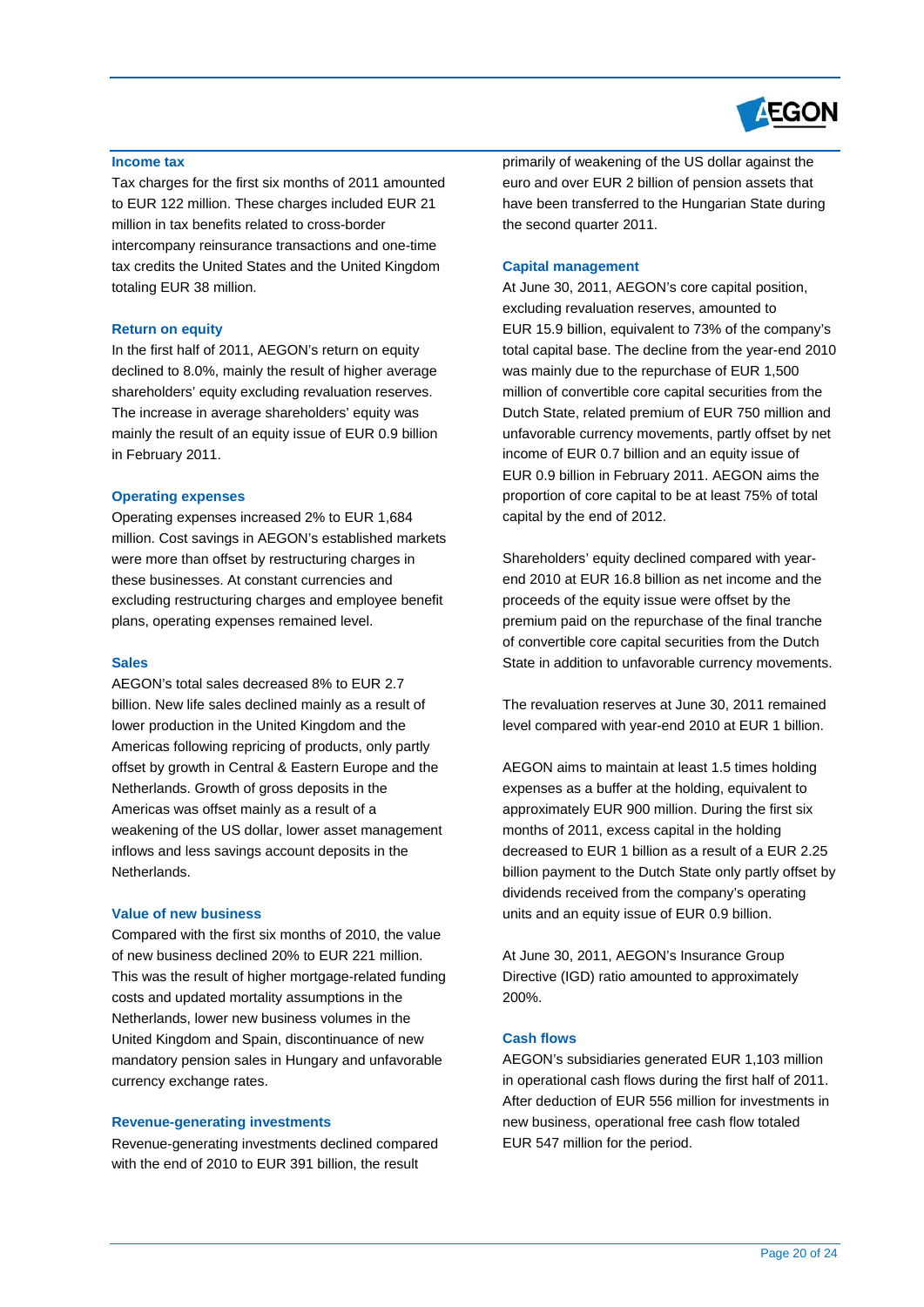

# APPENDIX II

| <b>VALUE OF NEW BUSINESS AND IRR</b> |                     |            |      |                     |      |                 |                 |      |
|--------------------------------------|---------------------|------------|------|---------------------|------|-----------------|-----------------|------|
|                                      | <b>VNB</b>          | <b>VNB</b> |      | <b>VNB</b>          |      | <b>VNB</b>      | <b>VNB</b>      |      |
| EUR millions, after tax              | Q <sub>2</sub> 2011 | Q1 2011    | %    | Q <sub>2</sub> 2010 | %    | <b>YTD 2011</b> | <b>YTD 2010</b> | %    |
|                                      |                     |            |      |                     |      |                 |                 |      |
| Americas                             | 51                  | 63         | (19) | 52                  | (2)  | 114             | 96              | 19   |
| The Netherlands                      | 20                  | 23         | (13) | 30                  | (33) | 44              | 80              | (45) |
| <b>United Kingdom</b>                | 11                  | 9          | 22   | 24                  | (54) | 20              | 37              | (46) |
| <b>New Markets</b>                   | 20                  | 23         | (13) | 32                  | (38) | 43              | 63              | (32) |
| Total                                | 103                 | 118        | (13) | 138                 | (25) | 221             | 276             | (20) |

|                         | IRR %   | IRR%    | IRR%    |
|-------------------------|---------|---------|---------|
| EUR millions, after tax | Q2 2011 | Q1 2011 | Q2 2010 |
|                         |         |         |         |
| Americas                | 14.8    | 16.0    | 12.9    |
| The Netherlands         | 17.3    | 13.9    | 17.0    |
| United Kingdom          | 10.6    | 10.0    | 11.9    |
| New Markets             | 36.5    | 35.1    | 35.3    |
| Total                   | 19.5    | 18.8    | 18.4    |

# **MODELED NEW BUSINESS, APE AND DEPOSITS**

|                     |       | <b>Premium business</b> |         |            |         |      |                 | <b>Premium business</b> |                |
|---------------------|-------|-------------------------|---------|------------|---------|------|-----------------|-------------------------|----------------|
|                     |       |                         |         | <b>APE</b> |         |      |                 | <b>APE</b>              |                |
| <b>EUR</b> millions | Notes | Q2 2011                 | Q1 2011 | %          | Q2 2010 | $\%$ | <b>YTD 2011</b> | <b>YTD 2010</b>         | %              |
|                     | 9     |                         |         |            |         |      |                 |                         |                |
| Americas            |       | 231                     | 248     | (7)        | 238     | (3)  | 479             | 454                     | 6 <sup>1</sup> |
| The Netherlands     |       | 45                      | 75      | (40)       | 58      | (22) | 120             | 150                     | (20)           |
| United Kingdom      |       | 227                     | 237     | (4)        | 303     | (25) | 464             | 569                     | (18)           |
| <b>New Markets</b>  |       | 88                      | 95      | (7)        | 97      | (9)  | 183             | 177                     | 3 <sup>1</sup> |
| Total               |       | 592                     | 655     | (10)       | 696     | (15) | 1,247           | 1.351                   | (8)            |

|                              |         |         | <b>Deposit business</b><br><b>Deposits</b> |         |      |                 | <b>Deposit business</b><br><b>Deposits</b> |                |
|------------------------------|---------|---------|--------------------------------------------|---------|------|-----------------|--------------------------------------------|----------------|
| Notes<br><b>EUR</b> millions | Q2 2011 | Q1 2011 | %                                          | Q2 2010 | %    | <b>YTD 2011</b> | <b>YTD 2010</b>                            | %              |
| 9                            |         |         |                                            |         |      |                 |                                            |                |
| Americas                     | 4.223   | 4,636   | (9)                                        | 4,325   | (2)  | 8.859           | 8.250                                      | $\overline{7}$ |
| United Kingdom               | 17      | 19      | (11)                                       | 17      |      | 36              | 51                                         | (29)           |
| <b>New Markets</b>           | 258     | 216     | 19                                         | 303     | (15) | 474             | 610                                        | (22)           |
| Total                        | 4,498   | 4,871   | (8)                                        | 4,645   | (3)  | 9,369           | 8,911                                      | 5 <sup>1</sup> |

| <b>VNB/PVNBP SUMMARY</b>            |                     |                         |                        |                    |                 |                         |                      |                    |
|-------------------------------------|---------------------|-------------------------|------------------------|--------------------|-----------------|-------------------------|----------------------|--------------------|
|                                     |                     | <b>Premium business</b> |                        |                    |                 | <b>Premium business</b> |                      |                    |
|                                     | <b>VNB</b>          | <b>PVNBP</b>            | $W$ B/<br><b>PVNBP</b> | VNB/<br><b>APE</b> | <b>VNB</b>      | <b>PVNBP</b>            | VNB/<br><b>PVNBP</b> | VNB/<br><b>APE</b> |
| <b>Notes</b><br><b>EUR</b> millions | Q <sub>2</sub> 2011 |                         | %                      | %                  | <b>YTD 2011</b> |                         | %                    | %                  |
|                                     | 10                  |                         |                        |                    |                 |                         |                      |                    |
| Americas                            | 18                  | 742                     | 2.5                    | 7.9                | 48              | 1,568                   | 3.1                  | 10.1               |
| The Netherlands                     | 20                  | 370                     | 5.5                    | 45.2               | 44              | 1,007                   | 4.3                  | 36.5               |
| United Kingdom                      | 11                  | 1,329                   | 0.8                    | 4.9                | 20              | 2,818                   | 0.7                  | 4.3                |
| <b>New Markets</b>                  | 21                  | 641                     | 3.3                    | 23.6               | 42              | 1,335                   | 3.2                  | 23.2               |
| Total                               | 71                  | 3.082                   | 2.3                    | 11.9               | 155             | 6,728                   | 2.3                  | 12.4               |

|                     |       | <b>Deposit business</b> |              |                        |                         | <b>Deposit business</b> |              |                      |                         |
|---------------------|-------|-------------------------|--------------|------------------------|-------------------------|-------------------------|--------------|----------------------|-------------------------|
|                     |       | <b>VNB</b>              | <b>PVNBP</b> | $W$ B/<br><b>PVNBP</b> | VNB/<br><b>Deposits</b> | <b>VNB</b>              | <b>PVNBP</b> | VNB/<br><b>PVNBP</b> | VNB/<br><b>Deposits</b> |
| <b>EUR</b> millions | Notes | Q2 2011                 |              | $\frac{9}{6}$          | %                       | <b>YTD 2011</b>         |              | %                    | %                       |
|                     | 10    |                         |              |                        |                         |                         |              |                      |                         |
| Americas            |       | 32                      | 5,240        | 0.6                    | 0.8                     | 65                      | 11.717       | 0.6                  | 0.7                     |
| The Netherlands     |       |                         |              |                        |                         |                         |              |                      |                         |
| United Kingdom      |       | $\Omega$                | 17           | 0.6                    | 0.6                     |                         | 36           | 0.5                  | 0.5                     |
| <b>New Markets</b>  |       | (0)                     | 312          | (0.1)                  | (0.2)                   |                         | 629          | 0.1                  | 0.1                     |
| Total               |       | 32                      | 5,569        | 0.6                    | 0.7                     | 66                      | 12,381       | 0.5                  | 0.7                     |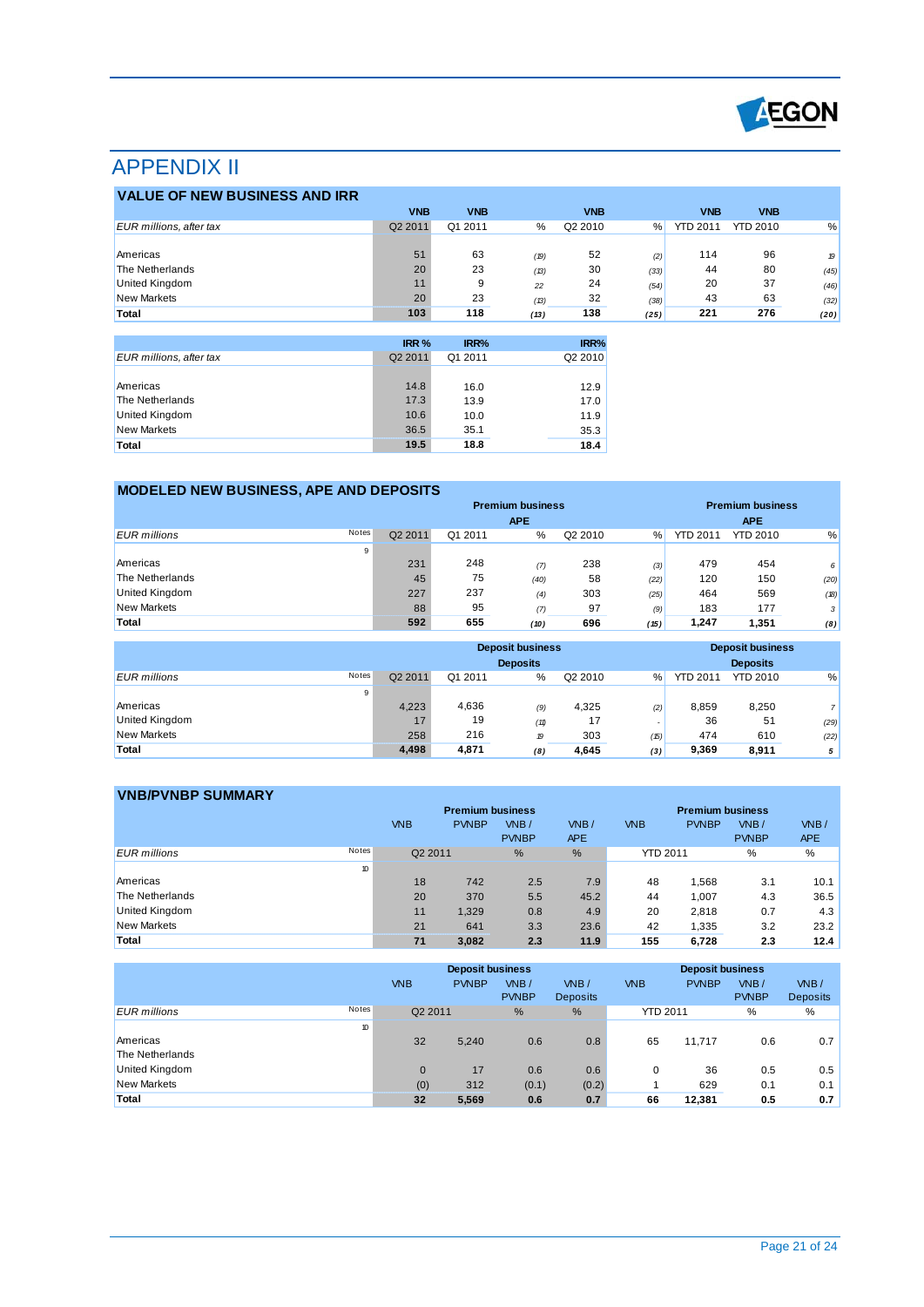

#### **Notes:**

1) For segment reporting purposes underlying earnings before tax, net underlying earnings, commissions and expenses, operating expenses, income tax including associated companies, income before tax including associated companies and value of new business (VNB) are calculated by consolidating on a proportionate basis the revenues and expenses of certain of our associated companies in Spain, India, Brazil and Mexico. We believe that our non-IFRS measures provide meaningful information about the underlying operating results of our business including insight into the financial measures that our senior management uses in managing our business. Among other things our senior management is compensated based in part on AEGON's results against targets using the non-IFRS measures presented here. While other insurers in our peer group present substantially similar non-IFRS measures, the non-IFRS measures presented in this document may nevertheless differ from the non-IFRS measures presented by other insurers. There is no standardized meaning to these measures under IFRS or any other recognized set of accounting standards and readers are cautioned to consider carefully the different ways in which we and our peers present similar information before comparing them.

AEGON believes the non-IFRS measures shown herein, when read together with our reported IFRS financial statements, provide meaningful supplemental information for the investing public to evaluate AEGON's business after eliminating the impact of current IFRS accounting policies for financial instruments and insurance contracts, which embed a number of accounting policy alternatives that companies may select in presenting their results (i.e. companies can use different local GAAPs) and that can make the comparability from period to period difficult.

For a definition of underlying earnings and the reconciliation from underlying earnings before tax to income before tax we refer to Note 3 "Segment information" of our Condensed consolidated interim financial statements.

- $^{2)}$  Net income refers to net income attributable to equity holders of AEGON N.V. and minority interest.
- $3$  Sales is defined as new recurring premiums plus 1/10 of single premiums plus 1/10 of gross deposits plus new premium production accident and health plus new premium production general insurance.
- 4) The present value of future distributable earnings on the block of business sold in the reporting period. Value of new business is calculated using beginning of year economic assumptions and assumptions outside of management control, and beginning of quarter operating assumptions
- $^\mathrm{5)}$  Return on equity is calculated by dividing the net underlying earnings after cost of leverage by the average shareholders' equity excluding the preferred shares and the revaluation reserve.
- $6$  Capital securities that are denominated in foreign currencies are, for purposes of calculating the capital base ratio, revalued to the period-end exchange rate. All ratios exclude AEGON's revaluation reserve.
- 7) Included in other income/(charges) are charges made to policyholders with respect to income tax in the United Kingdom.
- 8) Includes production on investment contracts without a discretionary participation feature of which the proceeds are not recognized as revenues but are directly added to our investment contract liabilities.
- $9$  APE = recurring premium + 1/10 single premium.
- 10) PVNBP: Present Value New Business Premium.
- <sup>11)</sup> Reconciliation of operating expenses, used for segment reporting, to our IFRS based operating expenses. Q2 2011 YTD 2011

| Employee expenses                        | 517 | 1.054 |
|------------------------------------------|-----|-------|
| Administrative expenses                  | 313 | 597   |
| Operating expenses for IFRS reporting    | 830 | 1.651 |
| Operating expenses related to associates | 17  | 33    |
| Operating expenses in earnings release   | 847 | 1.684 |
|                                          |     |       |

<sup>12)</sup> New life sales, gross deposits and net deposits data include results of our associated companies in Spain, India, Brazil and Mexico which are consolidated on a proportionate basis.

- <sup>13)</sup> Operational free cash flow reflect the sum of the return on free surplus, earnings on in-force business, release of required surplus on in-force business reduced by new business first year strain and required surplus on new business. Refer to our Embedded Value 2010 report for further details.
- a) The calculation of the IGD (Insurance Group Directive) capital surplus and ratio are based on Solvency I capital requirements on IFRS for entities within the EU (Pillar 1 for AEGON UK), and local regulatory solvency measurements for non-EU entities. Specifically, required capital for the life insurance companies in the US is calculated as two times the upper end of the Company Action Level range (200%) as applied by the National Association of Insurance Commissioners in the US. The calculation of the IGD ratio excludes the available and required capital of the UK With-Profit funds. In the UK solvency surplus calculation the local regulator only allows the available capital number of the With-Profit funds included in overall local available capital to be equal to the amount of With-Profit funds' required capital.
- b) The results in this release are unaudited.
- $^{\circ}$  The comparative 2010 earnings and sales information has been revised to reflect the transfer of the Life Reinsurance and BOLI/COLI businesses to the Run-off businesses line to make the information consistent with the current period figures.

#### **Currencies**

Income statement items: average rate 1 EUR = USD 1.4025 (2010: USD 1.3279). Income statement items: average rate 1 EUR = GBP 0.8670 (2010: GBP 0.8696). Balance sheet items: closing rate 1 EUR = USD 1.4499 (2010: USD 1.2271; year-end 2010: USD 1.3362). Balance sheet items: closing rate 1 EUR = GBP 0.9031 (2010: GBP 0.8175; year-end 2010: GBP 0.8608).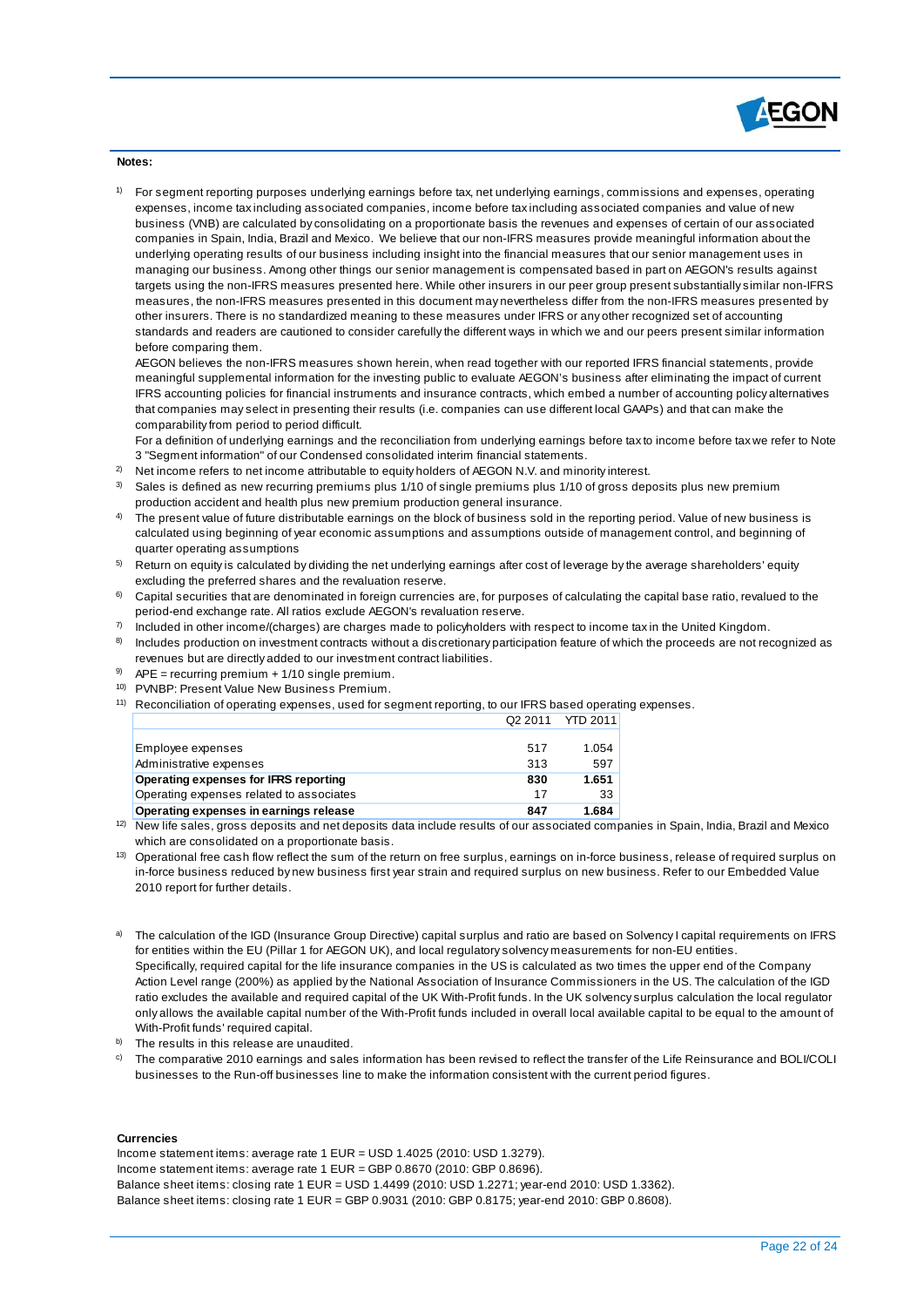

# ADDITIONAL INFORMATION

## **The Hague, August 11, 2011**

#### **Press conference call**

8:00 am CET: Audio webcast on [www.aegon.com](http://www.aegon.com/)

**Analyst & investor presentation / conference call** 9:00 am CET: Audio webcast on [www.aegon.com](http://www.aegon.com/)

#### **Call-in numbers**

United States: +1 480 629 9673 United Kingdom: +44 207 153 2027 The Netherlands: +31 45 631 6902

## **Replay**

Two hours after the conference call, a replay will be available on [www.aegon.com](http://www.aegon.com/) and on the following phone numbers:

United Kingdom: +44 207 154 2833, access code: 4458655#

United Sates: +1 303 590 3030, access code: 4458655#

#### **Supplements**

AEGON's Q2 2011 Financial Supplement and Condensed Consolidated Interim Financial Statements are available on [www.aegon.com.](http://www.aegon.com/)

| <b>About AEGON</b>                                                                | <b>Contact information</b> |                |                                   |  |  |  |
|-----------------------------------------------------------------------------------|----------------------------|----------------|-----------------------------------|--|--|--|
| As an international life insurance, pension and asset management company based in |                            |                |                                   |  |  |  |
| The Hague, AEGON has businesses in over twenty markets in the Americas,           |                            |                | <b>Media relations:</b>           |  |  |  |
| Europe and Asia. AEGON companies employ approximately 26,500 people               |                            |                | <b>Greg Tucker</b>                |  |  |  |
| and have some 40 million customers across the globe.                              |                            |                | +31(0)70 344 8956                 |  |  |  |
|                                                                                   |                            |                | gcc-ir@aegon.com                  |  |  |  |
| <b>Key figures - EUR</b>                                                          | <b>Second quarter 2011</b> | Full year 2010 |                                   |  |  |  |
|                                                                                   |                            |                | <b>Investor relations:</b>        |  |  |  |
| Underlying earnings before tax                                                    | 401 million                | 1.8 billion    | Willem van den Berg               |  |  |  |
| New life sales                                                                    | 431 million                | 2.1 billion    | +31 (0) 70 344 8305               |  |  |  |
|                                                                                   |                            |                | 877 548 9668 - toll free USA only |  |  |  |
| Gross deposits                                                                    | 6.7 billion                | 33 billion     | ir@aegon.com                      |  |  |  |
| Revenue-generating investments<br>(end of period)                                 | www.aegon.com              |                |                                   |  |  |  |